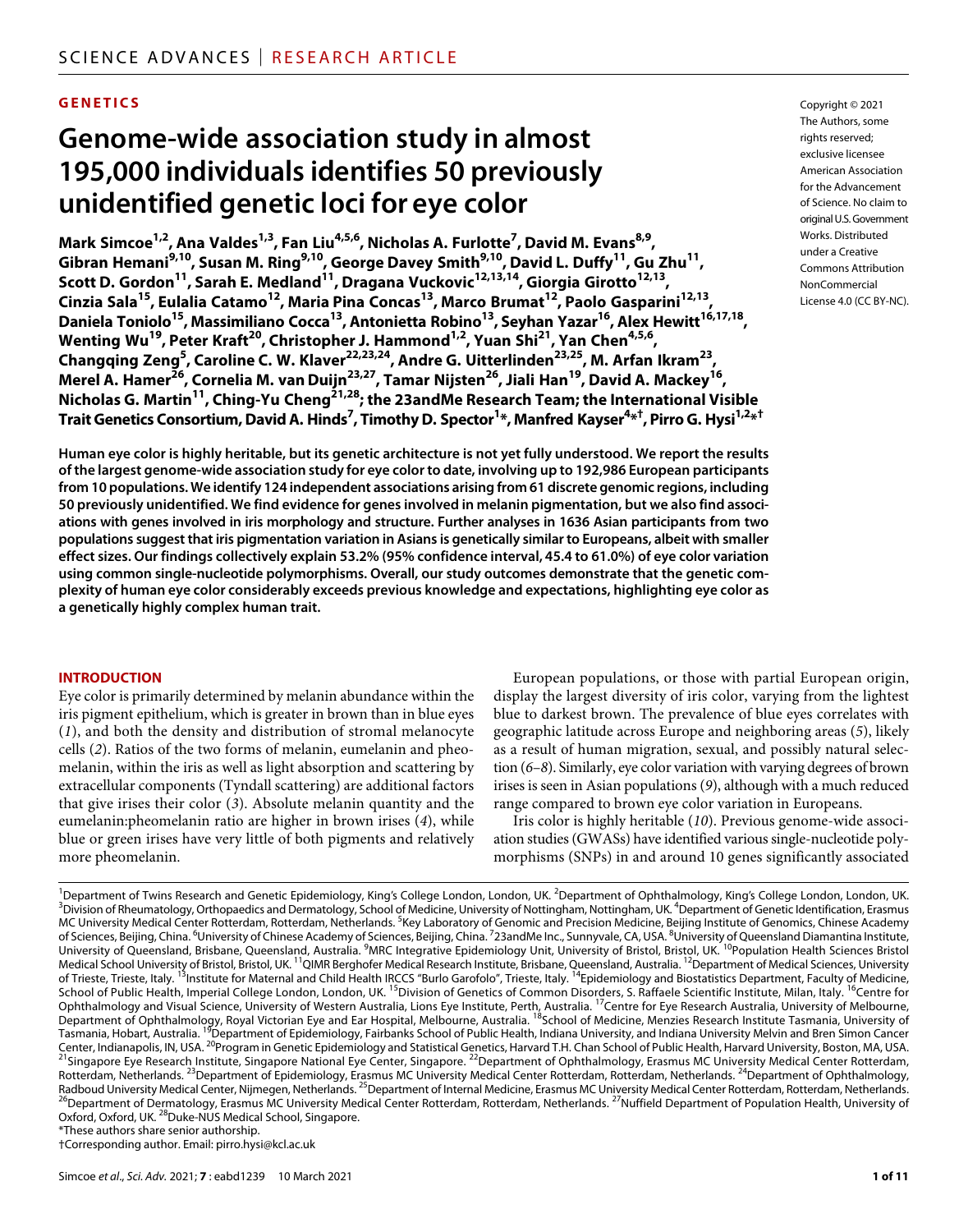with eye color (*11*–*14*), highlighting the polygenic nature of a trait that, in the past, was assumed to be genetically simple (*15*). The strongest genetic influence on eye color is exerted by the neighboring *HERC2* and *OCA2* genes (*13*, *14*, *16*, *17*), where a long distance enhancer effect of an intronic SNP in *HERC2* was demonstrated interacting with the *OCA2* promoter functioning as a molecular switch between light and dark pigmentation (*18*). Previously available genetic knowledge allows accurate prediction of blue and brown eye color, for instance, with a DNA test system based on six SNPs from six genes, including *HERC2* and *OCA2 (19)*, that has been used in anthropological (*20*) and forensic (*21*, *22*) applications. However, nonblue and nonbrown eye color can be genetically predicted with considerably lower accuracy (*19*, *21*, *22*), likely because of unknown predictive SNPs and responsible genes. Moreover, the phenotypic variance of eye color not previously explained by GWASs ranged between 26% for a blue versus a brown scale (*10*) and 50% for a scale using three categories (*11*) across studies. This illustrates the likely presence of yet unknown genes responsible for the noted missing genetic predicting accuracy (*19*, *21*, *22*) and missing heritability of human eye color (*23*).

To overcome these limitations and better understand the genetics of human eye color, we carried out the largest eye color GWAS to date. Our study involved 157,485 individuals of European ancestry in the discovery stage and an additional 35,501 ancestral European individuals in the replication stage, as well as 1636 Asians (of Han Chinese and Indian ancestry) additionally used for replication purposes, in total 194,622 individuals of different ancestries.

#### **RESULTS**

Linear regression results were obtained for 11,532,091 SNPs from 157,485 individuals of European ancestry in the discovery dataset from the personal genetics company 23andMe Inc. The Devlin's genomic factor (24) was  $\lambda = 1.13$ , while a linkage disequilibrium (LD) score regression intercept of 1.095 with an  $[(intercept - 1)/$ (mean( $\chi^2$ ) – 1)] ratio of 0.19 was obtained, which is consistent with expectations based on the large sample size and polygenic architecture (*25*). In total, 12,192 SNPs were associated at genome-wide significance ( $P < 5 \times 10^{-8}$ ) with eye color. These SNPs clustered in 52 distinct genomic regions, 50 across the autosomes and 2 on chromosome X (Table 1 and Fig. 1). While confirming the 10 genomic regions previously associated with human eye color (*11*, *26*, *27*), the remaining 42 genomic regions identified represent novel discoveries.

As expected, many of the strongest associations were observed for SNPs within *HERC2* (rs1129038, *P* < 10−330), the strongest eye color–associated region known previously, and genes involved in five of the seven known types of oculocutaneous albinism (OCA): OCA1 (*TYR*, rs1126809, *P* = 1.8 × 10−255), OCA2 (*OCA2*, rs1800407, *P* < 10<sup>−330</sup>), OCA3 (*TYRP1*, rs13297008; *P* = 5.0 × 10<sup>−250</sup>), OCA4 (*SLC45A2*, rs16891982; *P* = 2.0 × 10−255), and OCA6 (*SLC24A5*, rs1426654; *P* = 2.7 × 10−26). *HERC2*, *TYR*, *OCA2*, *TYRP1*, and *SLC45A2* have previously been associated with eye color (*13*, *14*, *16*, *17*, *19*), while previous studies found association with hair and skin pigmentation for *SLC24A5* (*27*) and eye color in a South Asian population (*28*), but not with eye color in Europeans as we showed here. No significant eye color associations were found for either the OCA5 (the 4q24 region) or the OCA7 (*C10ORF11*) locus, the other two genes involved in OCA, in our large discovery sample; however,

Simcoe *et al*., *Sci. Adv.* 2021; **7** : eabd1239 10 March 2021

*C10ORF11* has recently been associated with human eyebrow color (*29*). The remaining four previously reported loci (*11*) were also strongly associated with eye color in the present study: *LYST*  $(rs2385028, P = 2.4 \times 10^{-12})$ , *IRF4*  $(rs12203592, P = 1.6 \times 10^{-321})$ , *SLC24A4* (rs17184180, *P* = 1.3 × 10−284), *TSPAN10* (previously reported as *NPLOC4*, rs6420484; *P* = 7.5 × 10−90), and *TTC3* (rs2835660,  $P = 1.6 \times 10^{-17}$ ).

Among the 41 novel genetic loci identified in our discovery analysis, we detected significant eye color association for SNPs within *TPCN2* (rs72928978, *P* = 6.42 × 10<sup>-32</sup>) and *MITF* (rs75114713,  $P = 8.11 \times 10^{-24}$ ). These two genetic loci and five others (near the *DTL*, *AP3M2*, *SOX5*, *DCT*, and *SIK1* genes; Table 1) were associated with hair and skin pigmentation in previous GWASs (highlighted with asterisk in Table 1) (*27*, *30*–*32*), while their eye color association is reported here. A comparison of our results with those from the GWAS Catalog (*33*) revealed that 34 (81%) of the 41 novel eye color–associated loci are unique to eye color and not shared with other pigmentation traits (Table 1), which is 36 (69%) when considering all 52 eye color–associated loci we identified here including the 11 previously known loci. The unique novel eye color loci include SNPs in *TRAF3IP1* (rs74409360, *P* = 8.1 × 10−20) and *SEMA3A* (rs6944702,  $P = 1.7 \times 10^{-10}$ ). *TRAF3IP1* has been previously associated with iris furrows, while *SEMA3A* was associated with iris crypt variation (*3*). These findings suggest that eye color may, at least in part considered by the eye color phenotyping done here, be mediated through structural effects within the iris. Significant association was also observed for SNPs within *HIVEP3* (rs6696511,  $P = 1.3 \times 10^{-45}$ ), which was previously associated with refractive error and myopia (*34*). Novel eye color association within *PPARGC1A* (rs4521336,  $P = 1.3 \times 10^{-9}$ ) and within *MAP2K6* (rs3809761,  $P = 5.1 \times 10^{-9}$ ) likely arises from their participation in pigmentation pathways, the  $PGC1-\alpha$  protein, the product of the *PPARGC1A* gene. PGC1- $\alpha$  activates the *MITF* promoter (*35*) acting as a regulator in the pigment pathway of the tanning response, while overexpression of *MAP2K6* increases melanocyte dendricity (*36*), allowing greater transportation of melanosomes. We report here eye color associations for genetic loci located on the X chromosome. DNA variants clustering around the *SSX1* (rs78542430, *P* = 5.93 × 10−53) and *TMEM255A* (rs5957354,  $P = 5.43 \times 10^{-23}$ ) genes were significantly associated with eye color. Little is published about the *TMEM255A* and *SSX1* genes and their potential functional roles relating to the eye, and further studies are required to understand the role of these genes in iris pigmentation. Notably, a recently published large GWAS on hair color in Europeans was the first to discover X-chromosomal loci to be involved in human pigmentation (*31*), albeit with another gene (*COL46A*, 12 Mbp upstream from nearest associated locus in our study) than we found to be associated with eye color here. Notably, SNPs in or near the *MC1R* gene, known to be involved in light skin and red hair color, did not show eye color association in our study.

Next, we conducted a conditional analysis to identify SNPs associated with eye color after adjusting for the effect of the main association signal at a respective locus. This analysis highlighted 115 conditionally associated SNPs distributed across the novel and previously known 52 genomic regions (table ST1; a secondary list of 489 high-quality control (QC) scoring, significantly associated SNPs is provided in table ST2) that improve the phenotypic variability explained by genetic factors compared to the lead SNPs. Of the 115 independently associated SNPs, 9 were missense mutations (table ST3) (*37*), which may suggest their causal role.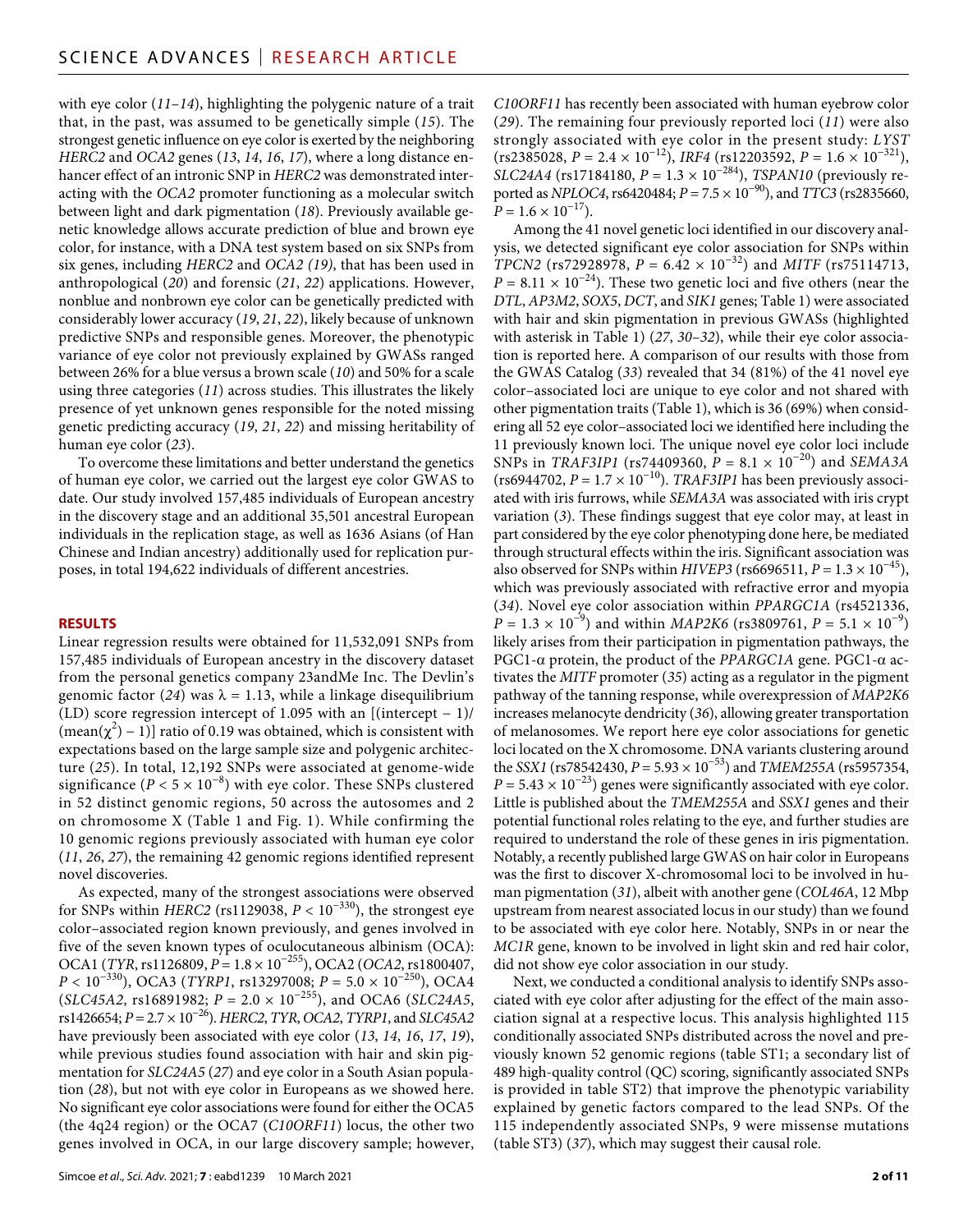#### **Table 1. Strongest associated SNPs from the 52 genomic regions independently associated with eye color in the European discovery cohort**

**(***N* **= 157,485).** A full list of 115 independently associated SNPs from conditional analysis at these loci can be found in table ST1. SNPs with novel associations for eye color identified here are highlighted in bold. SNPs that were associated with other pigmentation traits, but not iris color, in previous studies are indicated by an asterisk (\*). Chr is the chromosome for the given SNP, genome position (Pos) refer to the HG build 37, RS is the rsid for the given SNP, Freq is the allele frequency of the stated reference allele, Beta is the effect size for the stated reference allele, SE is the respective standard error for the beta, Alt allele is the alternative allele for the given SNP, and *N* is the sample size tested for the respective SNP.

| Region | Chr            | Pos       | <b>RS</b>   | <b>Nearest gene</b> | <b>Refallele</b> | <b>Alt allele</b> | N           | Freq  | <b>Beta</b> | <b>SE</b> | P                                   |
|--------|----------------|-----------|-------------|---------------------|------------------|-------------------|-------------|-------|-------------|-----------|-------------------------------------|
|        | 1              | 9166344   | rs6693258   | <b>GPR157</b>       | т                | C                 | 157483      | 0.216 | $-0.056$    | 0.0091    | $9.86 \times 10^{-10}$              |
|        | 1              | 42110888  | rs6696511   | <b>HIVEP3</b>       | ш                | c                 | 157483      | 0.382 | 0.109       | 0.0077    | $1.35 \times 10 - 45$               |
|        | 1              | 212421629 | rs351385    | *DTL                | G                | A                 | 157483      | 0.580 | -0.083      | 0.0075    | $2.31 \times 10 - 28$               |
|        | 1              | 236035805 | rs2385028   | <b>LYST</b>         | т                | C                 | 157483      | 0.245 | 0.061       | 0.0086    | $2.43 \times 10^{-12}$              |
|        | 2              | 46233381  | rs13016869  | <b>PRKCE</b>        | G                | c                 | 157483      | 0.208 | -0.058      | 0.0092    | $2.23 \times 10^{-10}$              |
|        | $\overline{2}$ | 206950236 | rs112747614 | INO80D              | G                | c                 | 157483      | 0.696 | 0.054       | 0.0081    | $3.69 \times 10^{-11}$              |
|        | 2              | 219755011 | rs121908120 | WNT10A              | т                | A                 | 157483      | 0.976 | 0.140       | 0.0247    | $1.54 \times 10^{-8}$               |
|        | $\overline{2}$ | 223483670 | rs12614022  | <b>FARSB</b>        | G                | A                 | 157483      | 0.636 | 0.048       | 0.0078    | $4.26 \times 10^{-10}$              |
|        | $\mathbf{z}$   | 239276278 | rs74409360  | <b>TRAF3IP1</b>     | т                | c                 | 157483      | 0.076 | -0.128      | 0.0140    | $8.09 \times 10^{-20}$              |
| 10     | 3              | 42762488  | rs3912104   | CCDC13              | т                | A                 | 157483      | 0.541 | 0.045       | 0.0075    | $1.47 \times 10^{-9}$               |
| 11     | 3              | 69980177  | rs116359091 | *MITF               | G                | A                 | 157483      | 0.974 | -0.229      | 0.0246    | $1.02 \times 10^{-20}$              |
| 12     | 4              | 23939399  | rs4521336   | PPARGC1A            | т                | C                 | 157483      | 0.359 | 0.048       | 0.0079    | $1.28 \times 10^{-9}$               |
| 13     | 4              | 59359559  | rs141318671 | No gene             | G                | A                 | 157483      | 0.993 | -0.318      | 0.0568    | $2.09 \times 10^{-8}$               |
| 14     | 4              | 90059434  | rs6828137   | TIGD2               | т                | G                 | 157483      | 0.457 | -0.041      | 0.0075    | $3.93 \times 10^{-8}$               |
| 15     | 5              | 311902    | rs62330021  | <b>PDCD6, AHRR</b>  | G                | A                 | 157483      | 0.948 | -0.325      | 0.0171    | $1.36 \times 10^{-80}$              |
| 16     | 5              | 33951693  | rs16891982  | *SLC45A2            | G                | C                 | 157483      | 0.958 | -0.654      | 0.0191    | $1.97 \times 10^{-255}$             |
| 17     | 5              | 40273518  | rs348613    | DAB <sub>2</sub>    | G                | A                 | 157483      | 0.001 | 0.731       | 0.1227    | $2.54 \times 10^{-9}$               |
| 18     | 5              | 123896988 | rs72777200  | ZNF608              | т                | c                 | 157483      | 0.828 | 0.074       | 0.0100    | $1.22 \times 10^{-13}$              |
| 19     | 5              | 148216187 | rs11957757  | ADRB2               | G                | A                 | 157483      | 0.547 | 0.042       | 0.0075    | $2.94 \times 10^{-8}$               |
| 20     | 6              | 396321    | rs12203592  | *IRF4               | Т                | C                 | 157483      | 0.171 | $-0.385$    | 0.0100    | $1.61 \times 10^{-321}$             |
| 21     | 6              | 10538183  | rs6910861   | GCNT <sub>2</sub>   | G                | A                 | 157483      | 0.461 | 0.078       | 0.0076    | $1.20 \times 10^{-24}$              |
| 22     | 6              | 158841725 | rs341147    | TULP4               | G                | A                 | 157483      | 0.343 | -0.045      | 0.0078    | $6.45 \times 10^{-9}$               |
| 23     | 7              | 45960645  | rs2854746   | <b>IGFBP3</b>       | G                | c                 | 157483      | 0.587 | -0.043      | 0.0076    | $1.24 \times 10^{-8}$               |
| 24     | 7              | 83653553  | rs6944702   | <b>SEMA3A</b>       | т                | С                 | 157483      | 0.512 | 0.048       | 0.0075    | $1.71 \times 10^{-10}$              |
| 25     | 8              | 12690997  | rs6997494   | <b>LONRF1</b>       | т                | G                 | 157483      | 0.480 | 0.048       | 0.0074    | $1.07 \times 10^{-10}$              |
| 26     | 8              | 42003663  | rs12543326  | *AP3M2              | G                | A                 | 157483      | 0.875 | 0.065       | 0.0113    | $9.07 \times 10^{-9}$               |
| 27     | 8              | 81350433  | rs147068120 | ZBTB10              | т                | c                 | 157483      | 0.038 | -0.122      | 0.0198    | $8.34 \times 10^{-10}$              |
| 28     | 9              | 12677471  | rs13297008  | *TYRP1              | G                | A                 | 157483      | 0.388 | 0.260       | 0.0077    | $4.99 \times 10^{-250}$             |
| 29     | 9              | 27366436  | rs12552712  | <b>MOB3B</b>        | т                | C                 | 157483      | 0.604 | -0.056      | 0.0077    | $2.79 \times 10^{-13}$              |
| 30     | 9              | 132001056 | rs12335410  | <b>IER5L</b>        | т                | С                 | 157483      | 0.221 | -0.058      | 0.0090    | $1.28 \times 10^{-10}$              |
| 31     | 11             | 68831364  | rs72928978  | *TPCN2              | G                | A                 | 157483      | 0.877 | 0.142       | 0.0121    | $6.42 \times 10^{-32}$              |
| 32     | 11             | 89017961  | rs1126809   | *TYR                | G                | A                 | 157483      | 0.721 | 0.285       | 0.0083    | $1.82 \times 10^{-255}$             |
| 33     | 12             | 23979791  | rs9971729   | *SOX5               |                  | А                 | 157483      | 0.566 | 0.082       | 0.0076    | $5.03 \times 10^{-27}$              |
| 34     | 12             | 92567833  | rs790464    | BTG1                |                  | c                 | 157483      | 0.189 | 0.060       | 0.0096    | $4.50 \times 10^{-10}$              |
| 35     | 13             | 74178399  | rs2095645   | KLF12               | G                | A                 | 157483      | 0.672 | 0.050       | 0.0079    | $3.26 \times 10^{-10}$<br>.         |
| 36     | 13             | 95189401  | rs9301973   | *DCT                | G                | A                 | 157483      | 0.671 | 0.066       | 0.0080    | $1.48 \times 10^{-16}$<br>.         |
| 37     | 14             | 69236136  | rs138777265 | ZFP36L1             | C                | A                 | 157483      | 0.047 | -0.109      | 0.0176    | $6.21 \times 10^{-10}$              |
| 38     | 14             | 92780387  | rs17184180  | *SLC24A4            | т                | A                 | 157483      | 0.567 | 0.271       | 0.0075    | $1.34 \times 10^{-284}$             |
| 39     | 15             | 28211758  | rs4778218   | *OCA2<br>.          | G                | Α                 | 157483<br>. | 0.834 | –0.520      | 0.0100    | $< 1 \times 10^{-330}$<br>.         |
| 40     | 15             | 28356859  | rs1129038   | *HERC2<br>.         | т                | C                 | 157483      | 0.734 | –2.605      | 0.0058    | $< 1 \times 10^{-330}$              |
| 41     | 15             | 48426484  | rs 1426654  | SLC24A5             | G                | A                 | 157483      | 0.102 | 0.684       | 0.0644    | $\boldsymbol{2.72 \times 10^{-26}}$ |
|        |                |           |             |                     |                  |                   |             |       |             |           |                                     |

*continued on next page*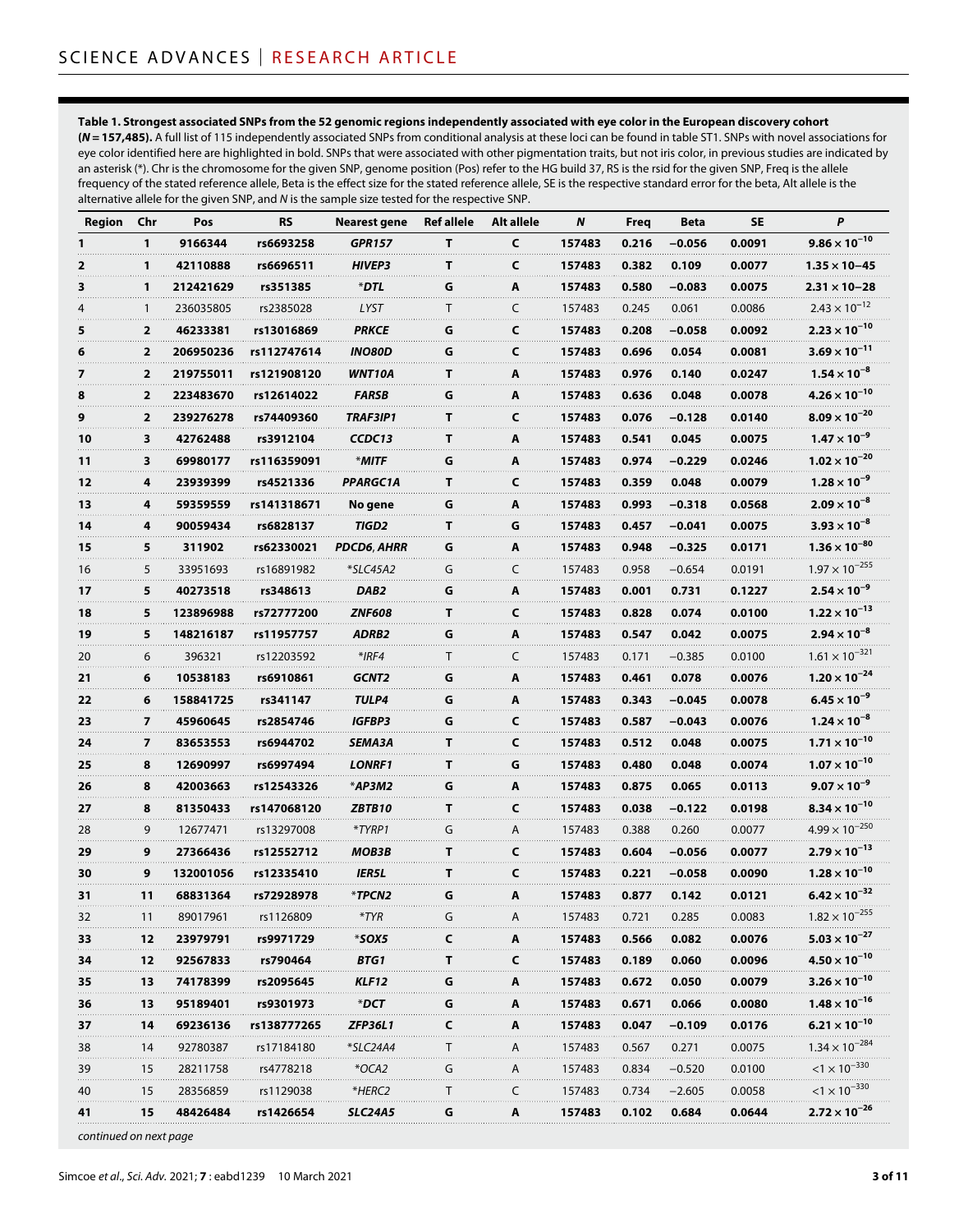# SCIENCE ADVANCES | RESEARCH ARTICLE

| Region Chr |    | Pos       | <b>RS</b>  | Nearest gene     | Ref allele Alt allele |   | N      | Freq  | <b>Beta</b> | <b>SE</b> | P                      |
|------------|----|-----------|------------|------------------|-----------------------|---|--------|-------|-------------|-----------|------------------------|
| 42         | 16 | 1376386   | rs761063   | UBE21            | G                     |   | 157483 | 0.277 | $-0.050$    | 0.0084    | $2.07 \times 10^{-7}$  |
| 43         | 17 | 1966889   | rs4790309  | SMG6             |                       |   | 157483 | 0.456 | 0.041       | 0.0075    | $3.71 \times 10^{-8}$  |
| 44         | 17 | 67497367  | rs3809761  | MAP2K6           | G                     | A | 157483 | 0.811 | 0.059       | 0.0101    | $5.08 \times 10^{-9}$  |
| 45         | 17 | 79612397  | rs6420484  | <i>*TSPAN10</i>  | G                     | A | 157483 | 0.645 | $-0.161$    | 0.0080    | $7.53 \times 10^{-90}$ |
| 46         | 19 | 7581625   | rs73488486 | <b>ZNF358</b>    |                       | G | 157483 | 0.097 | 0.086       | 0.0128    | $2.40 \times 10^{-11}$ |
| 47         | 20 | 4948248   | rs2748901  | <b>SLC23A2</b>   | G                     | A | 157483 | 0.463 | $-0.047$    | 0.0075    | $3.37 \times 10^{-10}$ |
| 48         | 21 | 38568882  | rs2835660  | TTC3             | G                     |   | 157483 | 0.545 | $-0.064$    | 0.0075    | $1.62 \times 10^{-17}$ |
| 49         | 21 | 44783287  | rs622330   | $*$ SIK1         | G                     | A | 157483 | 0.512 | 0.111       | 0.0075    | $3.87 \times 10^{-49}$ |
| 50         | 22 | 46369657  | rs35051352 | <b>WNT7B</b>     | G                     |   | 147875 | 0.549 | $-0.062$    | 0.0081    | $3.33 \times 10^{-14}$ |
| 51         | 23 | 48118832  | rs78542430 | SSX <sub>1</sub> |                       | A | 157483 | 0.450 | $-0.095$    | 0.0062    | $5.93 \times 10^{-53}$ |
| 52         | 23 | 119439335 | rs5957354  | TMEM255A         |                       | A | 157483 | 0.861 | $-0.090$    | 0.0092    | $5.43 \times 10^{-23}$ |





Using additional independent data from 35,501 individuals of European ancestry enrolled in nine different studies collected by the International Visible Trait Genetics (VisiGen) Consortium and its study partners, we sought to replicate the findings from the discovery analysis. For this, we tested the strongest associated SNP for each of the 52 regions (lead SNPs) identified in the discovery GWAS. To minimize data fragmentation and therefore maximize statistical power, results of regression analyses from each of the nine VisiGen studies were meta-analyzed together, and the outcome of this meta-analysis was used to replicate the discovery stage findings. Because of the differences in sample size, genotyping platforms, and imputation methods across the VisiGen studies, several SNPs highlighted by the discovery GWAS were not available or did not pass quality control in the replication dataset, particularly variants of low minor allele frequency (MAF). Some VisiGen studies had no availability of X chromosome data. Therefore, replication was attempted

Simcoe *et al*., *Sci. Adv.* 2021; **7** : eabd1239 10 March 2021

for 48 lead SNPs from 50 autosomal regions highlighted in the discovery analysis (table ST4). Overall, for 47 (98%) of the 48 lead SNPs, the direction of effect was the same in the replication analysis as previously seen in the discovery analysis (Fig. 2 and table ST4). For 27 (56%) lead SNPs, we obtained significant replication after applying a strict Bonferroni adjustment for multiple testing (0.05/48 =  $1.04 \times 10^{-3}$ ), including 18 (47%) of the 38 novel lead SNPs. An additional nine (24%) of the novel lead SNPs were associated at nominal (*P* < 0.05) significance. There was minimal heterogeneity between cohorts for these SNPs; a histogram of the heterogeneity *I*-scores is provided in fig. S1.

Results from both the discovery and replication studies were then meta-analyzed including a total of 192,986 Europeans from 10 populations. The Devlin's genomic factor was relatively unchanged in this analysis ( $\lambda = 1.14$ ). With the added statistical power, we found genome-wide significant associations for SNPs in an additional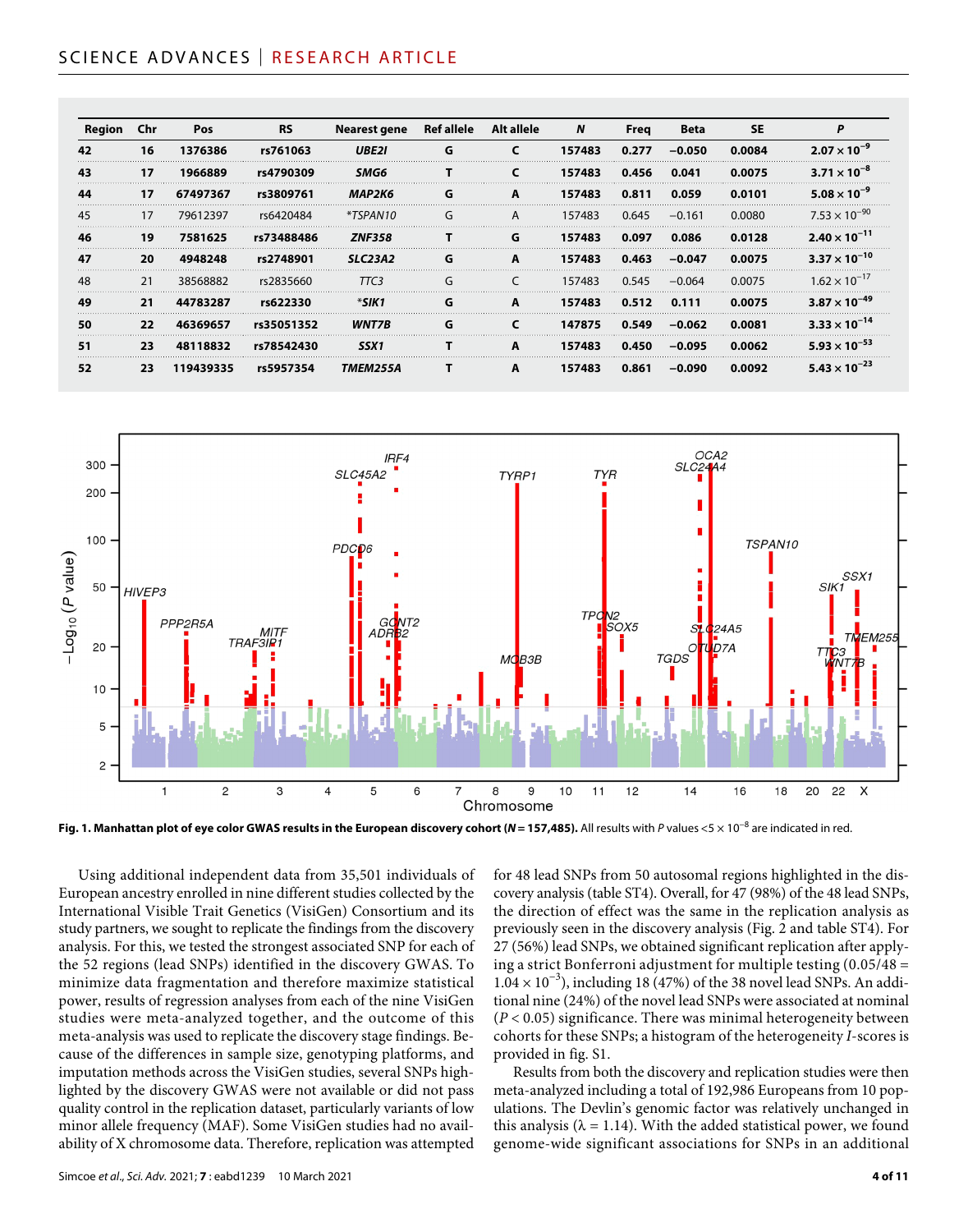

Comparison of betas and *Z* scores between the European discovery and replication datasets

**Fig. 2. Comparison of SNP beta and** *Z* **scores between the European discovery (23andMe,** *N* **= 157,485) and the European replication (VisiGen,** *N* **= 35,501) cohorts.** Color codes represent significance in the replication cohort: red = *P* < 1.04 × 10−3; green = *P* < 0.05; blue = *P* > 0.05.

nine separate genomic regions (table ST5). All nine genetic loci were novel, not previously associated with human eye color. Three of these, *PDE4D* (rs62370541, *P* = 5.8 × 10<sup>-9</sup>), *JAZF1* (rs849142, 3.0 × 10<sup>-9</sup>), and *SOX6* (rs2351061,  $P = 4.0 \times 10^{-8}$ ), have recently been associated with hair color (*31*). *PDE4D* inhibitors have been shown to increase melanin pigment in the skin of mouse models (*38*), as *PDE4D* is a target of the melanin-stimulating hormone/cyclic adenosine monophosphate (AMP)/melanocyte-inducing transcription factor (MITF) pathway (*38*).

Next, we compared results obtained from European subjects with association observations from a meta-analysis of 1636 Asian individuals (959 Han Chinese and 677 Indians from Singapore), for which quantitative measurements of the iris color were available (see the Supplementary Methods for information about quantitative phenotyping). Reliable SNP data were available for 44 of the lead autosomal SNPs from the 52 genetic loci identified by conditional analysis in the European discovery cohort. The remaining eight lead SNPs had a MAF smaller than 1% in this cohort and thus were excluded on account of the much smaller sample size. Thirty-one SNPs (70%) had the same direction of effect as the European analysis, and 5 (11%) of these 44 SNPs were significantly associated with eye color in Asians, after adjustment for multiple testing

Simcoe *et al*., *Sci. Adv.* 2021; **7** : eabd1239 10 March 2021

(Bonferroni-adjusted *P* value:  $0.05/44 = 1.13 \times 10^{-3}$ ). This included SNPs from two of the newly identified genes *GPR157* (rs6693258,  $P = 3.6 \times 10^{-5}$ ) and *SIK1* (rs622330,  $P = 1.7 \times 10^{-4}$ ) (table ST6), as well as from the previously known *HERC2* gene (rs1129038,  $P = 2.2 \times 10^{-4}$ ), which is the most strongly eye color–associated SNP in Europeans (*17*). For this marker, we observed considerable MAF differences between Europeans and Asians (T allele: 0.05 in Asians and 0.73 in Europeans). The strongest association in the Singaporean cohorts, however, was found within *SLC24A5* (rs1426654,  $P = 1.9 \times 10^{-7}$ ) representing the OCA type 6 (OCA6) locus. Notably, OCA6 was first reported in a Chinese family (*39*). However, the *HERC2* and *SLC24A5* SNPs were the only two variants to display heterogeneity between the two Singaporean cohorts (table ST6), with association primarily being driven by the cohort of South Asian ancestry. This is likely a due to South Asian and European populations being more closely related than East Asian and European populations. The MAFs for rs1426654 were considerably different between Asians (0.80 overall, 0.99 in East Asians, and 0.52 in South Asians) and Europeans (0.10) for the G allele, explaining why this SNP is often used as a DNA marker for biogeographic ancestry (*40*). Previously, *SLC24A5* rs1426654 not only explained a considerable proportion of the variation in skin pigmentation between different continental populations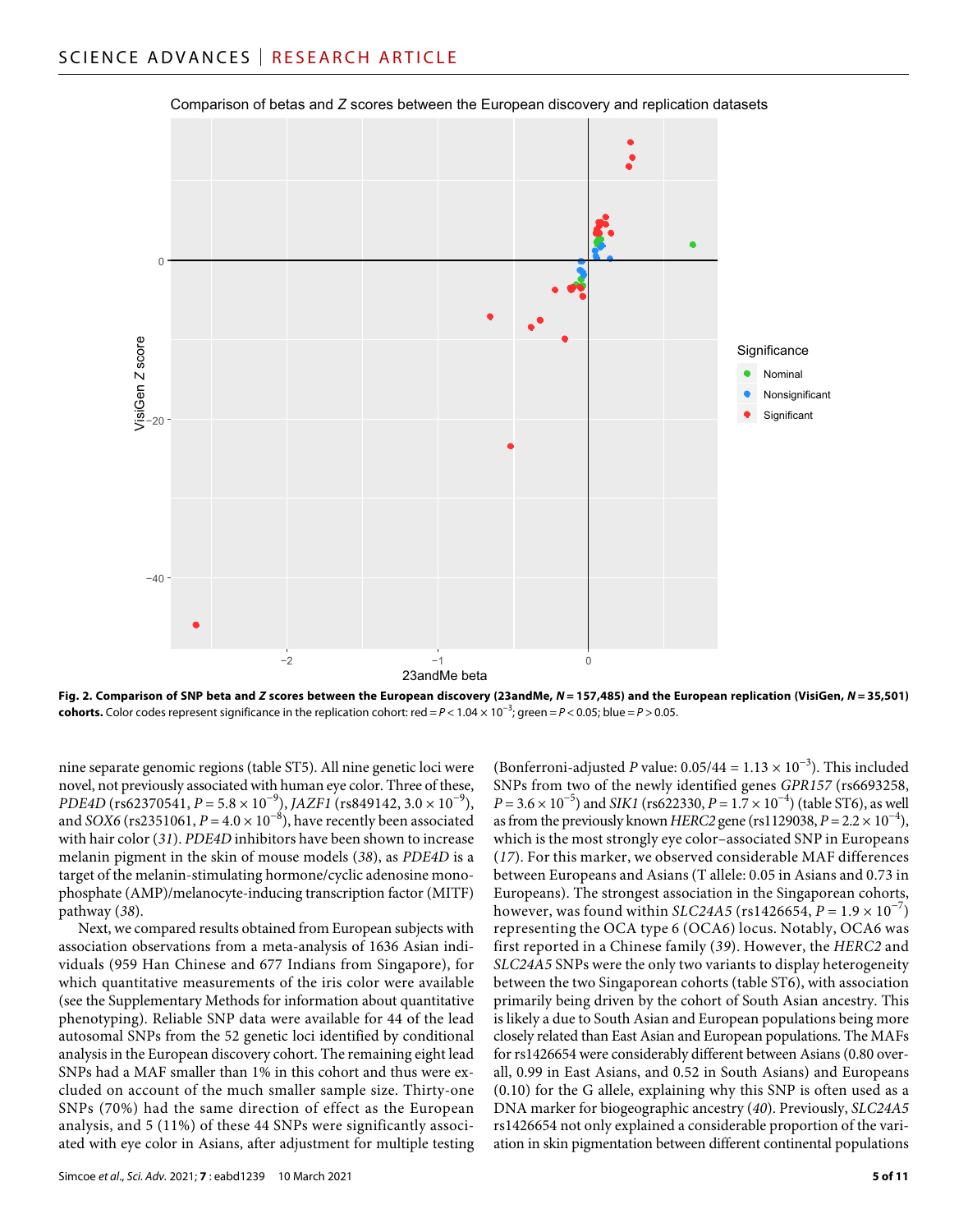(*41*) but also was associated with skin and eye color variation within a South Asian population (*28*, *42*). Despite such drastic differences in allele frequency for some SNP alleles, the shared eye color effect between populations from two different continents demonstrates the value of our multiethnic study.

DNA variants identified via GWAS are markers of statistical association and not necessarily causative. Because of the differences in LD across continental populations, association may not be universally replicable. Therefore, we next assessed the presence of association not just for the lead SNPs in each region but also by testing other SNPs located within the 52 genomic regions identified in the European discovery analysis. Several SNPs within these regions (table ST7) showed evidence for eye color association in both European and Asian populations, with genome-wide significance in Europeans and suggestive levels of genome-wide association ( $P < 1 \times 10^{-5}$ ) in Asians, despite a much smaller sample size. These SNPs also showed no significant heterogeneity between the two Asian cohorts. It is therefore possible that, against the background of much stronger effects of European-only alleles or due to population-specific differences in MAF, some polymorphisms contributing to European eye color variation are also relevant for eye color variability in non-European populations, such as variation of brown eye color in Asians tested here.

In Europeans, the 112 autosomal SNPs identified through conditional analysis (all autosomal SNPs shown in table S1) explained 99.96% (SE = 6.5%,  $P = 4.8 \times 10^{-279}$ ) of the liability scale for blue eyes (against brown eyes) and 38.5% (SE = 5.7%,  $P = 2.2 \times 10^{-130}$ ) for intermediate eyes in the TwinsUK cohort, which was one of the VisiGen cohorts used for replication. Using the same linear scale as the GWAS analysis, these autosomal SNPs explained 53.2% (SE =  $4.0\%$ ,  $P = 1.2 \times$ 10−322) of the total phenotypic variation in eye color in TwinsUK.

Last, we performed in silico analyses to explore the putative function of the genetic loci our study highlighted with significant eye color association using the conditional SNPs. Gene set enrichment analysis identified multiple pathways with significant enrichment (table ST8). As expected, this included several pigmentation process pathways, with "Developmental Pigmentation" the most significant  $(P = 7 \times 10^{-6})$ , followed by "Frizzled Binding"  $(P = 2.0 \times 10^{-4})$  and "Melanin Metabolic Process" ( $P = 2.6 \times 10^{-4}$ ). We also examined the potential effects of the identified eye color–associated SNPs on gene expression using data from the GTEx Consortium (*43*). Despite the lack of iris tissue in the GTEx repository, many SNPs showed significant eQTL (expression quantitative trait loci) effects in multiple cell types and tissues (*44*), as seen for the associated SNPs across 38 (79%) of the 48 tissues in the GTEx dataset (table ST9). Most of the strongest effects were seen in nerve and sun-exposed skin tissue ( $P = 8.47 \times 10^{-62}$ ) and *P* =  $4.84 \times 10^{-49}$ , respectively) for rs2835660, where the C allele is significantly associated with a decrease in *TTC3* expression. *TTC3* is in proximity to *DSCR9*, a gene whose polymorphisms were previously associated with eye color (*11*). These results implicate *TTC3* as a more likely candidate gene influencing eye color at this genetic locus than *DSCR9* and that its effect on eye color is likely mediated through variation in gene expression. The lack of iris tissue information in GTEx likely explains the absence of stronger eQTL effects, such as for SNPs with regulatory effects over gene transcription (*16*).

#### **DISCUSSION**

We report the results of the largest GWAS for human eye color to date. In addition to confirming the association of SNPs in 11 previously known eye color genes (*11*, *13*, *14*, *17*, *28*), the identification of 50 novel eye color–associated genetic loci helps explain previously missing heritability of eye color variability in European populations. Moreover, because of the multiethnic design of our study, we demonstrate that several of the genetic loci discovered in Europeans also have an effect on eye color in Asians.

Eight of the genes in or near the loci newly associated with eye color in our study were previously reported for genetic associations with other pigmentation traits, such as hair and skin color, for instance, *TPCN2*, *MITF*, and *DCT* (*27*, *30*, *32*, *45*). The commonality of associated DNA variants across the three pigmentation traits helps explain why the different pigmentation traits frequently (but not completely) intercorrelate in European populations. While many significant genetic associations are shared between iris color and other pigmentation traits, there are also notable differences. Although DNA variants within the *MC1R* gene are strongly associated with light skin and red hair color (*27*), no detectable association with eye color was found in our large GWAS, in line with previous albeit smaller-sized GWASs of more limited statistical power (*11*, *12*, *14*). Similarly, other DNA variants strongly associated with skin and hair color within genes, such as *SILV*, *ASIP*, and *POMC* (*30*), showed no statistically significant effect on eye color in this study, nor in previous studies. Moreover, we also identified 34 genetic loci that were significantly associated with eye color, but for which there is no report of significant association with hair and/or skin color. This is remarkable as the statistical power of the recent GWASs on hair color (*31*, *46*) and sun sensitivity (*32*) were similar to that of our current eye color GWAS. Significant associations for SNPs in/near genes involved in iris structure, such as *TRAF3IP1* and *SEMA3A*, suggest that they exert their effects with changes in Tyndall scattering, rather than through alterations of melanin metabolism. Overall, this demonstrates that although many genes overlap between eye, hair, and skin color, the different human pigmentation traits are not completely determined by the same genes as we showed.

The major strengths of our study compared with previous eye color GWASs arise from the larger sample size, which translated into increased statistical power and also the ability to lower the threshold of MAF for which sufficient power to detect association is available. Rare SNPs are often a source of considerable phenotypic variation (*47*). For instance, seven (6%) of the independently associated SNPs identified by conditional analysis in the discovery cohort had a MAF between 0.1 and 1%. Despite their low frequency, however, five (71%) of these rare SNPs were in the same region as other, more common conditional SNPs that did replicate. The remaining two loci (*DAB2* and an intronic region on chromosome 4) that were not formally replicated should therefore be considered only as strong candidates with respect to their association with eye color, pending independent validation in future studies.

Another strength of this work is the inclusion of European and non-European populations. Non-European populations are underrepresented in the GWAS literature in general, including in pigmentation GWASs, but their study is important for the understanding of the genetic basis of human phenotypes (*48*). Although eye color variation is typically attributed to individuals of (at least partial) European descent, or those originating from areas nearby Europe, more subtle variation in brown eyes is also observed in Asian populations without European admixture (*9*). Our results from the Asian cohorts showed remarkable consistence in the genetic architecture of eye color among individuals of different continental ancestries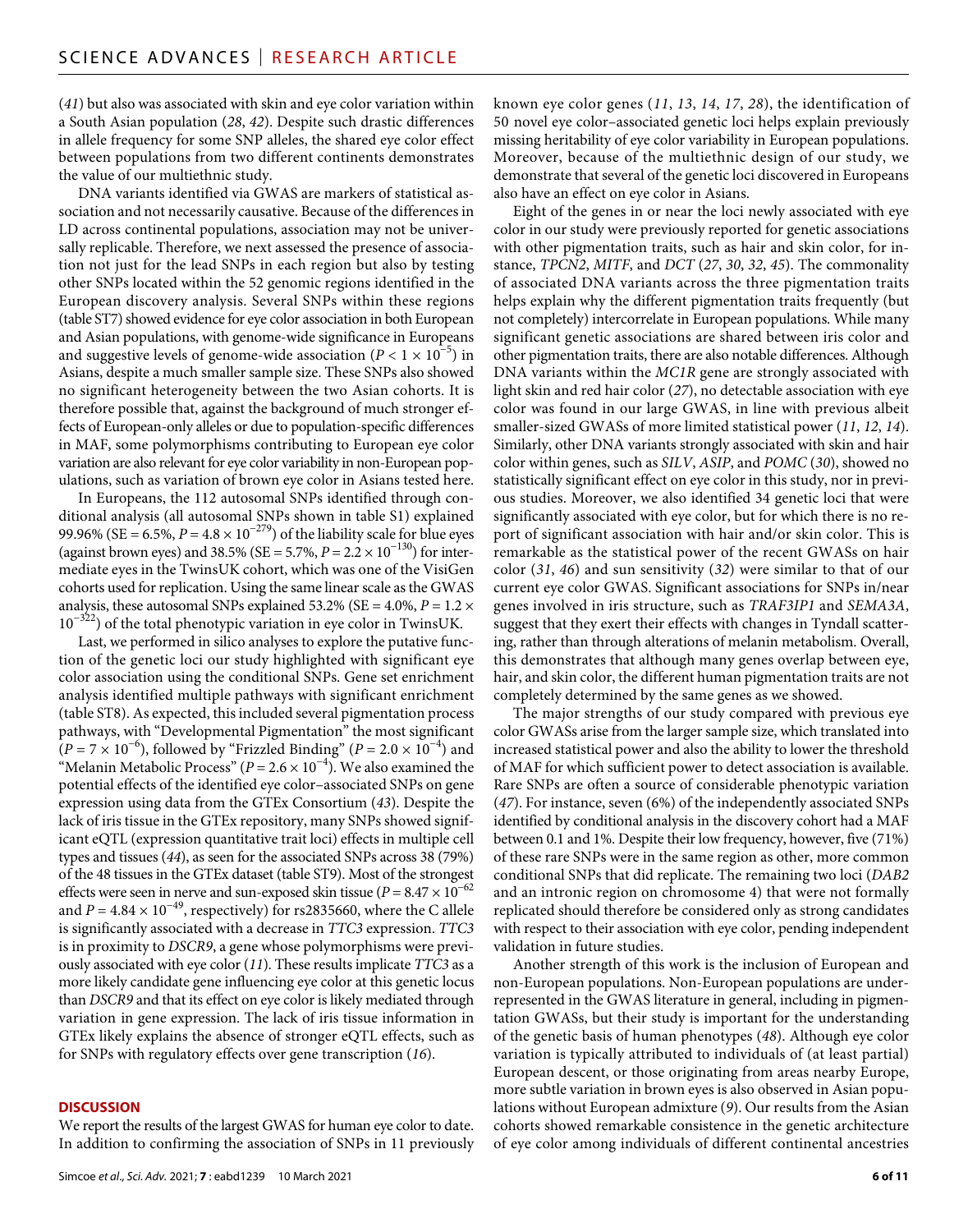with Asian replication for the two major European genes *OCA2* and *HERC2*. Moreover, our findings also suggest that while a single regulatory variant in *HERC2* is responsible for most blue/brown variation in Europeans (*16*), many additional DNA variants across both *OCA2* and *HERC2* seem to have independent effects. This hypothesis is further supported by our conditional analysis in the European discovery cohort, identifying independent associations spanning ~14 mbp across both genes rather than a concentrated cluster centered at *HERC2* rs1129038. This is remarkable given the large eye color variation from the lightest blue to the darkest brown in Europeans, compared with the more limited variation within brown eye color in Asians.

In conclusion, our work has identified numerous novel genetic loci associated with human eye color in Europeans, of which a subset also shows effects in Asians, despite their largely reduced phenotypic eye color variation compared with Europeans. The genetic loci we identified explain the majority (53.2%) of eye color phenotypic variation (classified using a three-category scale) in Europeans and a large proportion of the previously noted missing heritability of eye color. Our findings clearly demonstrate that eye color is a genetically highly complex human trait, similar to hair (*31*) and skin color (*32*), as highlighted recently in large European GWASs. The large number of novel eye color–associated genetic loci identified here provide a valuable resource for future functional studies, aiming to understand the molecular mechanisms that explain their eye color association, and for future genetic prediction studies, aiming to improve DNA-based eye color prediction in anthropological and forensic applications.

## **METHODS**

We performed a GWAS using information from two sources: 157,485 research participants of European ancestry recruited among the customer base of the personal genomics company 23andMe Inc. (Sunnyvale, CA, USA) (*49*) and a meta-analysis of 35,501 European individuals from nine populations collected by members of the International Visible Trait Genetics (VisiGen) Consortium (*45*) and their study partners. As a secondary analysis and for comparative purposes, we included an additional set of 1636 individuals of Asian ancestry from two populations (959 Han Chinese and 677 Indians from Singapore).

## **Populations and participants** *23andMe*

*Participants.* Participants included for this analysis were 23andMe consumers who consented to participate in research and were determined to have greater than 97% European ancestry using genotype clustering. A segmented identity-by-descent algorithm (*50*) was then applied to obtain the maximal subset (157,485) of unrelated individuals to be used as our discovery cohort (full details on ancestry and relatedness calculations are provided in the Supplementary Methods, and principal component plots are provided in fig. S2).

*Genotyping.* Participants were genotyped on one of 23andMe's own custom-designed SNP arrays. The V4 platform is a fully customized array containing a subset of SNPs from previous versions, while the V3 is a customized platform based on the OmniExpress+ BeadChip, and the V1 and V2 platforms are customized variants of the Illumina HumanHap550+ BeadChip (full descriptions of platforms and genotyping procedure are provided in the Supplementary Methods). Imputation of additional variants was completed using 1000 Genomes phase 1 as reference haplotypes (*51*).

*Phenotyping.* Phenotyping for iris color in this cohort was derived from questionnaires. Participants were asked to self-categorize eye color into one of seven distinct groups ranging from blue to dark brown based on color matching (full details are provided in the Supplementary Methods). This categorization allowed greater phenotypic resolution than previous three-color categories while maintaining groups distinctive enough to reduce misclassification. These groups were converted into a numerical scale ranging from 0 (blue) to 6 (dark brown) and used as the outcome variable for linear regression–based GWAS analysis.

## *VisiGen consortium and study partners*

*Participants.* Specific recruitment criteria varied for each cohort (Supplementary Materials), with participants from the United Kingdom, The Netherlands, Italy, and European descendants in the United States and Australia.

Principal components analyses examined the genetic ancestry for each cohort and confirmed each was of nonadmixed European ancestry (specific details for each cohort are provided in the Supplementary Methods).

*Phenotyping.* Eye color categorization varied between cohorts, with most of the European cohorts adopting a 3- or 5-point categorical scale (details for each cohorts' classification are provided in the Supplementary Methods).

## *Singaporean cohorts*

*Participants.* Full GWAS summary statistics were available for 959 participants of Chinese descent recruited at the Singapore Polyclinic and for 677 participants in the Singapore Indian Eye Study (SINDI).

*Phenotyping.* Phenotypes in these cohorts were ascertained using image analysis of digital photographs, better suited to capture variation within these populations (full details are provided in the Supplementary Methods).

#### *Statistical analyses*

*Association tests.* We performed an independent linear regression for each cohort under the assumption of an additive model for allelic effects, with adjustments made for age, sex, and the first five principal components. Adjustment was made also for the genotyping platform (V1 to V4), and additional measures controlling for relatedness were implemented for the VisiGen family cohorts (full details for each cohort are provided in the Supplementary Methods). The use of a linear scale may be limited by the assumption that there is an equal difference between each group; however, as eye color phenotypically follows linear scale across the color spectrum, this choice of statistical model is appropriate and in accordance with previous studies on eye color (*11*, *27*, *49*).

*Meta-analyses.* The QC'ed summary statistics from the VisiGen and Singaporean cohorts were pooled into two separate meta-analyses: the first was conducted using data from the nine VisiGen European cohorts, and the second using data from the two Singaporean cohorts. Both meta-analyses were performed using METAL (*52*) applying a weighted *Z*-score approach, given the differing phenotypic scales used across individual cohorts, with genomic control adjustments (*24*) made for the VisiGen meta-analysis (see the Supplementary Methods). A final meta-analysis was then conducted between the 23andMe cohort and the European VisiGen cohorts following the same procedures with a weighted *Z* score approach and genomic control adjustments.

*Definition of genomic region and significance.* We adopted the customary definition for a GWAS significance threshold of  $5 \times 10^{-08}$ .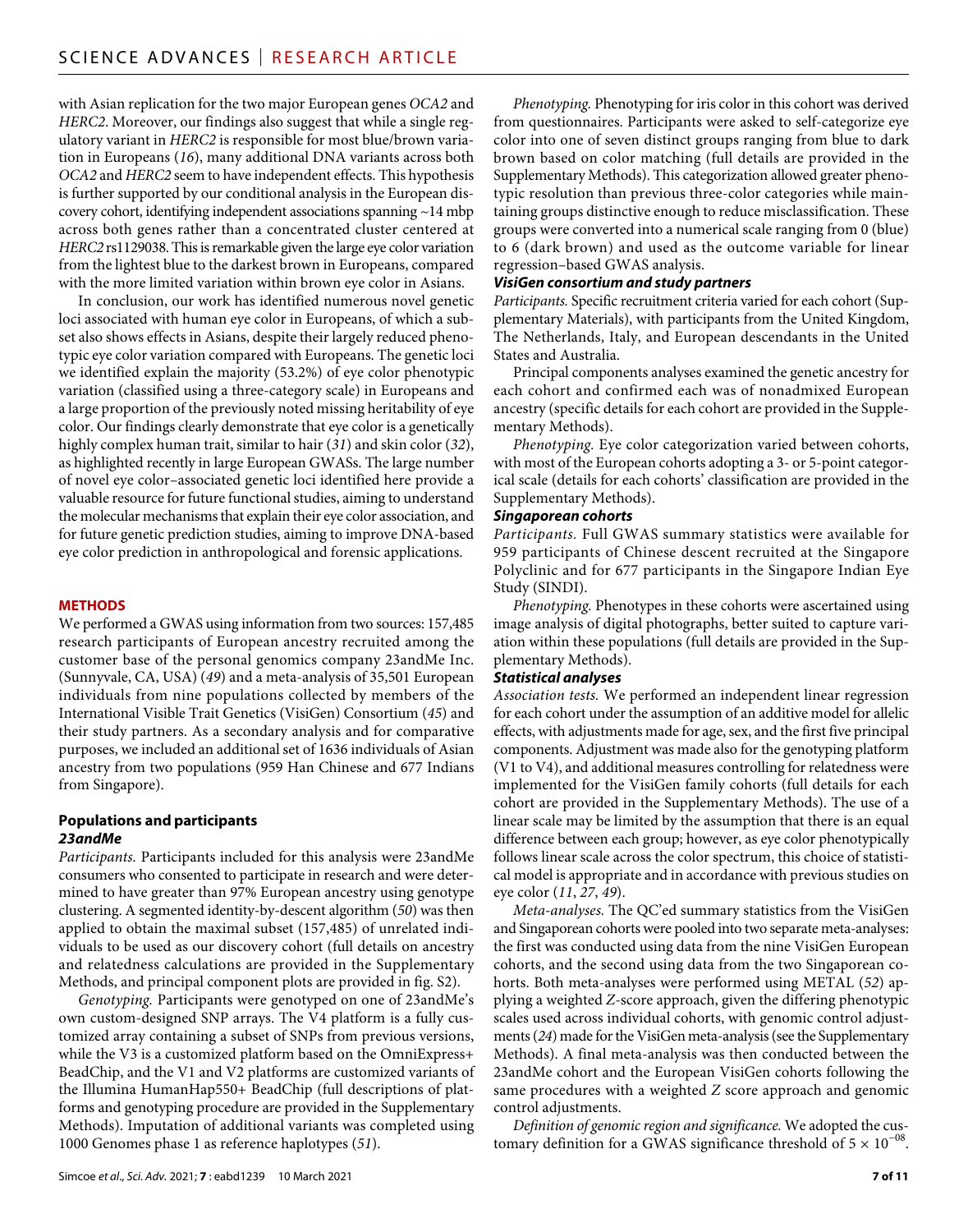For this work, an "associated region" was a genomic region demarcated by consecutive significantly associated genomic markers, separated by a nonassociated region greater than 1 million base pairs.

*LD score regression.* LD Hub (*53*) was used to perform LD score regression (*25*) on the summary statistics from our GWASs to test for possible inflation. This method is more suited to our study than the Devlin (*24*) genomic inflation lambda because of high trait polygenicity and the large cohort sizes (*25*).

*Conditional analysis.* Conditional analysis was conducted using summary statistics with genome-wide complex trait analysis (GCTA) (*54*) following the same procedure described by Yang *et al.* (*55*). Genotypic data from unrelated participants in TwinsUK were used as a reference for LD structure, a distance of 1000 kb was set as an assumption of complete linkage equilibrium, and a collinearity threshold was set at  $R^2 > 0.9$ .

*Variant effect prediction.* The predicted effects of variants were performed using the Ensembl Variant Effect Predictor (VEP) (*37*).

*Heritability explained by the independent SNPs.* Population liability scale heritability (*56*) explained by associated SNPs identified in the 23andMe discovery cohort was calculated using an unrelated sample from the TwinsUK cohort using restricted maximum likelihood analysis (*54*) under the assumption that the population prevalence (taken from the 23andMe cohort) is 30.3% for blue eyes and 38.3% for intermediate colors.

*Pathway analysis.* Genetic pathway analysis for iris color was performed with MAGENTA (*57*) using the 23andMe discovery SNP association results as input (full details are provided in the Supplementary Methods). Gene set definitions defined by Gene Ontology (*58*) were obtained from the Molecular Signatures Database (version MSigDB v6.1) (*59*) for this analysis.

## **Members of consortia and affiliations** *23andMe research team*

23andMe Inc., Sunnyvale, California, USA—M. Agee, A. Auton, R. K. Bell, K. Bryc, S. L. Elson, P. Fontanillas, K. E. Huber, A. Kleinman, N. K. Litterman, M. H. McIntyre, J. L. Mountain, E. S. Noblin, C. A. M. Northover, S. J. Pitts, O. V. Sazonova, J. F. Shelton, S. Shringarpure, C. Tian, J. Y. Tung, and V. Vacic.

## *International Visible Trait Genetics Consortium*

Department of Twins Research and Genetic Epidemiology, King's College London, London, United Kingdom—P. G. Hysi and T. D. Spector.

Department of Genetic Identification, Erasmus MC University Medical Center Rotterdam, Rotterdam, The Netherlands—M. Kayser and F. Liu.

QIMR Berghofer Medical Research Institute, Brisbane, Queensland, Australia—D. L. Duffy and N. G. Martin.

University of Queensland Diamantina Institute, University of Queensland, Brisbane, Queensland, Australia—D. M. Evans.

#### **SUPPLEMENTARY MATERIALS**

Supplementary material for this article is available at [http://advances.sciencemag.org/cgi/](http://advances.sciencemag.org/cgi/content/full/7/11/eabd1239/DC1) [content/full/7/11/eabd1239/DC1](http://advances.sciencemag.org/cgi/content/full/7/11/eabd1239/DC1)

[View/request a protocol for this paper from](https://en.bio-protocol.org/cjrap.aspx?eid=10.1126/sciadv.abd1239) *Bio-protocol*.

#### **REFERENCES AND NOTES**

- 1. A. R. Wielgus, T. Sarna, Melanin in human irides of different color and age of donors. *Pigment Cell Res.* **18**, 454–464 (2005).
- 2. R. A. Sturm, T. N. Frudakis, Eye colour: Portals into pigmentation genes and ancestry. *Trends Genet.* **20**, 327–332 (2004).
- 3. M. Larsson, D. L. Duffy, G. Zhu, J. Z. Liu, S. Macgregor, A. F. McRae, M. J. Wright, R. A. Sturm, D. A. Mackey, G. W. Montgomery, N. G. Martin, S. E. Medland, GWAS findings for human iris patterns: Associations with variants in genes that influence normal neuronal pattern development. *Am. J. Hum. Genet.* **89**, 334–343 (2011).
- 4. G. Prota, D. N. Hu, M. R. Vincensi, S. A. McCormick, A. Napolitano, Characterization of melanins in human irides and cultured uveal melanocytes from eyes of different colors. *Exp. Eye Res.* **67**, 293–299 (1998).
- 5. P. Frost, European hair and eye color. *Evol. Hum. Behav.* **27**, 85–103 (2006).
- 6. P. Frost, Human skin-color sexual dimorphism: A test of the sexual selection hypothesis. *Am. J. Phys. Anthropol.* **133**, 779–780 (2007).
- 7. N. G. Jablonski, G. Chaplin, The colours of humanity: The evolution of pigmentation in the human lineage. *Philos. Trans. R. Soc. Lond. Ser. B Biol. Sci.* **372**, 20160349 (2017).
- 8. M. P. Donnelly, P. Paschou, E. Grigorenko, D. Gurwitz, C. Barta, R. B. Lu, O. V. Zhukova, J. J. Kim, M. Siniscalco, M. New, H. Li, S. L. B. Kajuna, V. G. Manolopoulos, W. C. Speed, A. J. Pakstis, J. R. Kidd, K. K. Kidd, A global view of the OCA2-HERC2 region and pigmentation. *Hum. Genet.* **131**, 683–696 (2012).
- 9. M. Edwards, D. Cha, S. Krithika, M. Johnson, G. Cook, E. J. Parra, Iris pigmentation as a quantitative trait: Variation in populations of European, East Asian and South Asian ancestry and association with candidate gene polymorphisms. *Pigment Cell Melanoma Res.* **29**, 141–162 (2016).
- 10. G. Zhu, D. M. Evans, D. L. Duffy, G. W. Montgomery, S. E. Medland, N. A. Gillespie, K. R. Ewen, M. Jewell, Y. W. Liew, N. K. Hayward, R. A. Sturm, J. M. Trent, N. G. Martin, A genome scan for eye color in 502 twin families: Most variation is due to aQTL on chromosome 15q. *Twin Res.* **7**, 197–210 (2004).
- 11. F. Liu, A. Wollstein, P. G. Hysi, G. A. Ankra-Badu, T. D. Spector, D. Park, G. Zhu, M. Larsson, D. L. Duffy, G. W. Montgomery, D. A. Mackey, S. Walsh, O. Lao, A. Hofman, F. Rivadeneira, J. R. Vingerling, A. G. Uitterlinden, N. G. Martin, C. J. Hammond, M. Kayser, Digital quantification of human eye color highlights genetic association of three new loci. *PLOS Genet.* **6**, e1000934 (2010).
- 12. J. Han, P. Kraft, H. Nan, Q. Guo, C. Chen, A. Qureshi, S. E. Hankinson, F. B. Hu, D. L. Duffy, Z. Z. Zhao, N. G. Martin, G. W. Montgomery, N. K. Hayward, G. Thomas, R. N. Hoover, S. Chanock, D. J. Hunter, A genome-wide association study identifies novel alleles associated with hair color and skin pigmentation. *PLOS Genet.* **4**, e1000074 (2008).
- 13. M. Kayser, F. Liu, A. C. J. W. Janssens, F. Rivadeneira, O. Lao, K. vanDuijn, M. Vermeulen, P. Arp, M. M. Jhamai, W. F. J. van IJcken, J. T. den Dunnen, S. Heath, D. Zelenika, D. D. G. Despriet, C. C. W. Klaver, J. R. Vingerling, P. T. V. M. de Jong, A. Hofman, Y. S. Aulchenko, A. G. Uitterlinden, B. A. Oostra, C. M. vanDuijn, Three genome-wide association studies and a linkage analysis identify HERC2 as a human iris color gene. *Am. J. Hum. Genet.* **82**, 411–423 (2008).
- 14. P. Sulem, D. F. Gudbjartsson, S. N. Stacey, A. Helgason, T. Rafnar, K. P. Magnusson, A. Manolescu, A. Karason, A. Palsson, G. Thorleifsson, M. Jakobsdottir, S. Steinberg, S. Pálsson, F. Jonasson, B. Sigurgeirsson, K. Thorisdottir, R. Ragnarsson, K. R. Benediktsdottir, K. K. Aben, L. A. Kiemeney, J. H. Olafsson, J. Gulcher, A. Kong, U. Thorsteinsdottir, K. Stefansson, Genetic determinants of hair, eye and skin pigmentation in Europeans. *Nat. Genet.* **39**, 1443–1452 (2007).
- 15. G. C. Davenport, C. B. Davenport, F. Galton, Heredity of EYE-COLOR in man. *Science* **26**, 589–592 (1907).
- 16. H. Eiberg, J. Troelsen, M. Nielsen, A. Mikkelsen, J. Mengel-From, K. W. Kjaer, L. Hansen, Blue eye color in humans may be caused by a perfectly associated founder mutation in a regulatory element located within the HERC2 gene inhibiting OCA2 expression. *Hum. Genet.* **123**, 177–187 (2008).
- 17. R. A. Sturm, D. L. Duffy, Z. Z. Zhao, F. P. N. Leite, M. S. Stark, N. K. Hayward, N. G. Martin, G. W. Montgomery, A single SNP in an evolutionary conserved region within intron 86 of the HERC2 gene determines human blue-brown eye color. *Am. J. Hum. Genet.* **82**, 424–431 (2008).
- 18. M. Visser, M. Kayser, R. J. Palstra, HERC2 rs12913832 modulates human pigmentation by attenuating chromatin-loop formation between a long-range enhancer and theOCA2 promoter. *Genome Res.* **22**, 446–455 (2012).
- 19. F. Liu, K. van Duijn, J. R. Vingerling, A. Hofman, A. G. Uitterlinden, A. C. J. W. Janssens, M. Kayser, Eye color and the prediction of complex phenotypes from genotypes. *Curr. Biol.* **19**, R192–R193 (2009).
- 20. T. E. King, G. G. Fortes, P. Balaresque, M. G. Thomas, D. Balding, P. M. Delser, R. Neumann, W. Parson, M. Knapp, S. Walsh, L. Tonasso, J. Holt, M. Kayser, J. Appleby, P. Forster, D. Ekserdjian, M. Hofreiter, K. Schürer, Identification of the remains of King Richard III. *Nat. Commun.* **5**, 5631 (2014).
- 21. S. Walsh, F. Liu, K. N. Ballantyne, M. van Oven, O. Lao, M. Kayser, IrisPlex: A sensitive DNA tool for accurate prediction of blue and brown eve colour in the absence of ancestry information. *Forensic Sci. Int. Genet.* **5**, 170–180 (2011).
- 22. S. Walsh, L. Chaitanya, L. Clarisse, L. Wirken, J. Draus-Barini, L. Kovatsi, H. Maeda, T. Ishikawa, T. Sijen, P. de Knijff, W. Branicki, F. Liu, M. Kayser, Developmental validation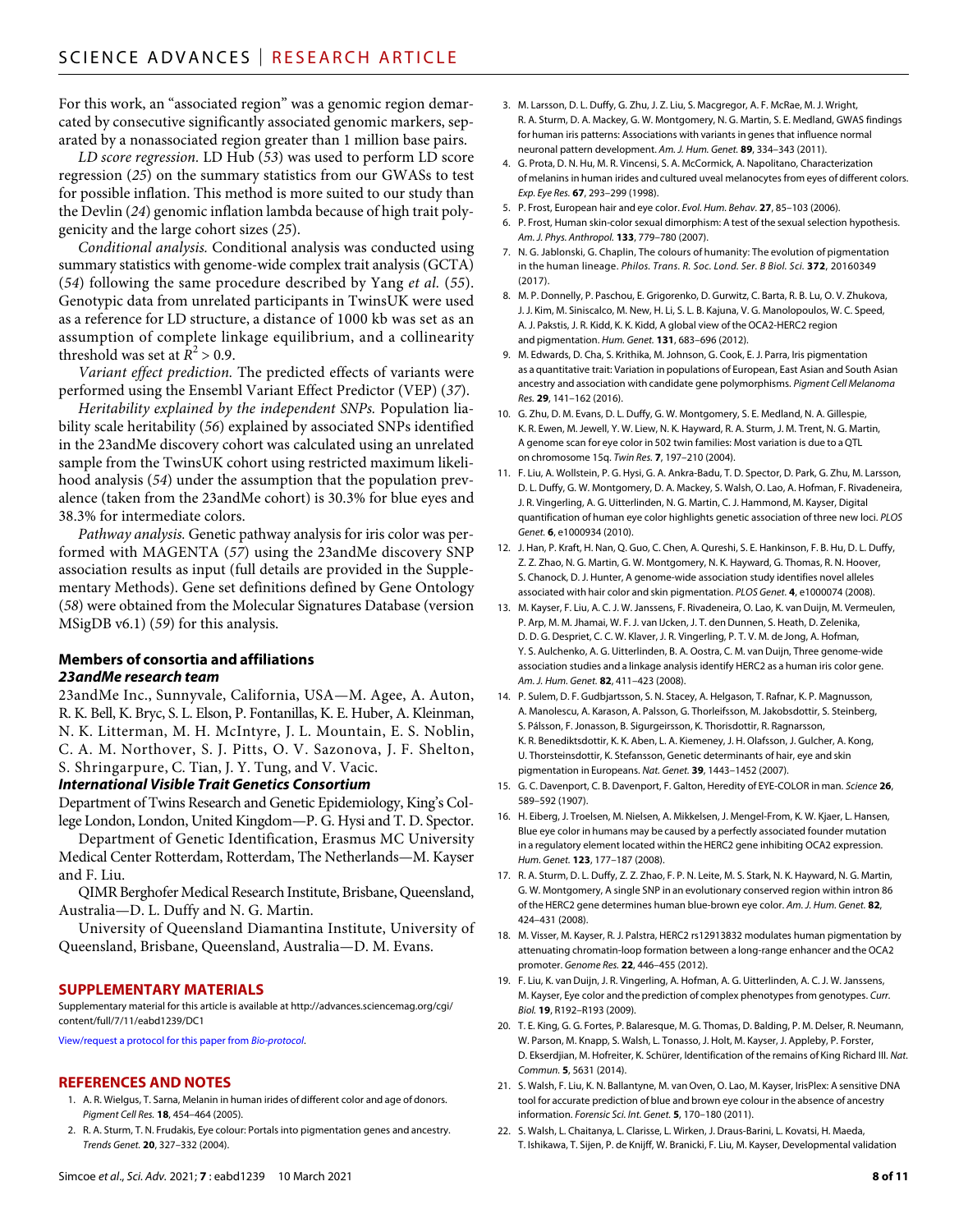of the HIrisPlex system: DNA-based eye and hair colour prediction for forensic and anthropological usage. *Forensic Sci. Int. Genet.* **9**, 150–161 (2014).

- 23. T. A. Manolio, F. S. Collins, N. J. Cox, D. B. Goldstein, L. A. Hindorff, D. J. Hunter, M. I. McCarthy, E. M. Ramos, L. R. Cardon, A. Chakravarti, J. H. Cho, A. E. Guttmacher, A. Kong, L. Kruglyak, E. Mardis, C. N. Rotimi, M. Slatkin, D. Valle, A. S. Whittemore, M. Boehnke, A. G. Clark, E. E. Eichler, G. Gibson, J. L. Haines, T. F. C. Mackay, S. A. McCarroll, P. M. Visscher, Finding the missing heritability of complex diseases. *Nature* **461**, 747–753 (2009).
- 24. B. Devlin, K. Roeder, Genomic control for association studies. *Biometrics* **55**, 997–1004 (1999).
- 25. B. K. Bulik-Sullivan, P.-R. Loh, H. K. Finucane, S. Ripke, J. Yang; Schizophrenia Working Group of the Psychiatric Genomics Consortium, N. Patterson, M. J. Daly, A. L. Price, B. M. Neale, LD score regression distinguishes confounding from polygenicity in genome-wide association studies. *Nat. Genet.* **47**, 291–295 (2015).
- 26. R. A. Sturm, M. Larsson, Genetics of human iris colour and patterns. *Pigment Cell Melanoma Res.* **22**, 544–562 (2009).
- 27. S. I. Candille, D. M. Absher, S. Beleza, M. Bauchet, B. McEvoy, N. A. Garrison, J. Z. Li, R. M. Myers, G. S. Barsh, H. Tang, M. D. Shriver, Genome-wide association studies of quantitatively measured skin, hair, and eye pigmentation in four European populations. *PLOS ONE* **7**, e48294 (2012).
- 28. M. Jonnalagadda, M. A. Faizan, S. Ozarkar, R. Ashma, S. Kulkarni, H. L. Norton, E. Parra, A genome-wide association study of skin and iris pigmentation among individuals of South Asian ancestry. *Genome Biol. Evol.* **11**, 1066–1076 (2019).
- 29. F. Peng, G. Zhu, P. G. Hysi, R. J. Eller, Y. Chen, Y. Li, M. A. Hamer, C. Zeng, R. L. Hopkins, C. L. Jacobus, P. L. Wallace, A. G. Uitterlinden, M. A. Ikram, T. Nijsten, D. L. Duffy, S. E. Medland, T. D. Spector, S. Walsh, N. G. Martin, F. Liu, M. Kayser, Genome-wide association studies identify multiple genetic loci influencing eyebrow color variation in Europeans. *J. Invest. Dermatol.* **139**, 1601–1605 (2019).
- 30. R. A. Sturm, R. D. Teasdale, N. F. Box, Human pigmentation genes: Identification, structure and consequences of polymorphic variation. *Gene* **277**, 49–62 (2001).
- 31. P. G. Hysi, A. M. Valdes, F. Liu, N. A. Furlotte, D. M. Evans, V. Bataille, A. Visconti, G. Hemani, G. M. Mahon, S. M. Ring, G. D. Smith, D. L. Duffy, G. Zhu, S. D. Gordon, S. E. Medland, B. D. Lin, G. Willemsen, J. J. Hottenga, D. Vuckovic, G. Girotto, I. Gandin, C. Sala, M. P. Concas, M. Brumat, P. Gasparini, D. Toniolo, M. Cocca, A. Robino, S. Yazar, A. W. Hewitt, Y. Chen, C. Zeng, A. G. Uitterlinden, M. A. Ikram, M. A. Hamer, C. M. van Duijn, T. Nijsten, D. A. Mackey, M. Falchi, D. I. Boomsma, N. G. Martin; International Visible Trait Genetics Consortium, D. A. Hinds, M. Kayser, T. D. Spector, Genome-wide association meta-analysis of individuals of European ancestry identifies new loci explaining a substantial fraction of hair color variation and heritability. *Nat. Genet.* **50**, 652–656 (2018).
- 32. A. Visconti, D. L. Duffy, F. Liu, G. Zhu, W. Wu, Y. Chen, P. G. Hysi, C. Zeng, M. Sanna, M. M. Iles, P. A. Kanetsky, F. Demenais, M. A. Hamer, A. G. Uitterlinden, M. A. Ikram, T. Nijsten, N. G. Martin, M. Kayser, T. D. Spector, J. Han, V. Bataille, M. Falchi, Genome-wide association study in 176,678 Europeans reveals genetic loci for tanning response to sun exposure. *Nat. Commun.* **9**, 1684 (2018).
- 33. J. MacArthur, E. Bowler, M. Cerezo, L. Gil, P. Hall, E. Hastings, H. Junkins, A. McMahon, A. Milano, J. Morales, Z. M. Pendlington, D. Welter, T. Burdett, L. Hindorff, P. Flicek, F. Cunningham, H. Parkinson, The new NHGRI-EBI Catalog of published genome-wide association studies (GWAS Catalog). *Nucleic Acids Res.* **45**, D896–D901 (2017).
- 34. M. S. Tedja, R. Wojciechowski, P. G. Hysi, N. Eriksson, N. A. Furlotte, V. J. M. Verhoeven, A. I. Iglesias, M. A. Meester-Smoor, S. W. Tompson, Q. Fan, A. P. Khawaja, C.-Y. Cheng, R. Höhn, K. Yamashiro, A. Wenocur, C. Grazal, T. Haller, A. Metspalu, J. Wedenoja, J. B. Jonas, Y. X. Wang, J. Xie, P. Mitchell, P. J. Foster, B. E. K. Klein, R. Klein, A. D. Paterson, S. M. Hosseini, R. L. Shah, C. Williams, Y. Y. Teo, Y. C. Tham, P. Gupta, W. Zhao, Y. Shi, W.-Y. Saw, E.-S. Tai, X. L. Sim, J. E. Huffman, O. Polašek, C. Hayward, G. Bencic, I. Rudan, J. F. Wilson; CREAM Consortium; 23andMe Research Team; UK Biobank Eye; Vision Consortium, P. K. Joshi, A. Tsujikawa, F. Matsuda, K. N. Whisenhunt, T. Zeller, P. J. van der Spek, R. Haak, H. Meijers-Heijboer, E. M. van Leeuwen, S. K. Iyengar, J. H. Lass, A. Hofman, F. Rivadeneira, A. G. Uitterlinden, J. R. Vingerling, T. Lehtimäki, O. T. Raitakari, G. Biino, M. P. Concas, T.-H. Schwantes-An, R. P. Igo Jr., G. Cuellar-Partida, N. G. Martin, J. E. Craig, P. Gharahkhani, K. M. Williams, A. Nag, J. S. Rahi, P. M. Cumberland, C. Delcourt, C. Bellenguez, J. S. Ried, A. A. Bergen, T. Meitinger, C. Gieger, T. Y. Wong, A. W. Hewitt, D. A. Mackey, C. L. Simpson, N. Pfeiffer, O. Pärssinen, P. N. Baird, V. Vitart, N. Amin, C. M. van Duijn, J. E. Bailey-Wilson, T. L. Young, S.-M. Saw, D. Stambolian, S. M. Gregor, J. A. Guggenheim, J. Y. Tung, C. J. Hammond, C. C. W. Klaver, Genome-wide association meta-analysis highlights light-induced signaling as a driver for refractive error. *Nat. Genet.* **50**, 834–848 (2018).
- 35. J. Shoag, R. Haq, M. Zhang, L. Liu, G. C. Rowe, A. Jiang, N. Koulisis, C. Farrel, C. I. Amos, Q. Wei, J. E. Lee, J. Zhang, T. S. Kupper, A. A. Qureshi, R. Cui, J. Han, D. E. Fisher, Z. Arany, PGC-1 coactivators regulate MITF and the tanning response. *Mol. Cell* **49**, 145–157 (2013).
- 36. M. Y. Kim, T. Y. Choi, J. H. Kim, J. H. Lee, J. G. Kim, K. C. Sohn, K. S. Yoon, C. D. Kim, J. H. Lee, T. J. Yoon, MKK6 increases the melanocyte dendricity through the regulation of Rho family GTPases. *J. Dermatol. Sci.* **60**, 114–119 (2010).
- 37. W. McLaren, L. Gil, S. E. Hunt, H. S. Riat, G. R. S. Ritchie, A. Thormann, P. Flicek, F. Cunningham, The Ensembl Variant Effect Predictor. *Genome Biol.* **17**, 122 (2016).
- 38. M. Khaled, C. Levy, D. E. Fisher, Control of melanocyte differentiation by a MITF-PDE4D3 homeostatic circuit. *Genes Dev.* **24**, 2276–2281 (2010).
- 39. A. H. Wei, D. J. Zang, Z. Zhang, X. Z. Liu, X. He, L. Yang, Y. Wang, Z. Y. Zhou, M. R. Zhang, L. L. Dai, X. M. Yang, W. Li, Exome sequencing identifies SLC24A5 as a candidate gene for nonsyndromic oculocutaneous albinism. *J. Invest. Dermatol.* **133**, 1834–1840 (2013).
- 40. E. Giardina, I. Pietrangeli, C. Martinez-Labarga, C. Martone, F. Angelis, A. Spinella, G. Stefano, O. Rickards, G. Novelli, Haplotypes in SLC24A5 gene as ancestry informative markers in different populations. *Curr. Genomics* **9**, 110–114 (2008).
- 41. R. L. Lamason, M. A. Mohideen, J. R. Mest, A. C. Wong, H. L. Norton, M. C. Aros, M. J. Jurynec, X. Mao, V. R. Humphreville, J. E. Humbert, S. Sinha, J. L. Moore, P. Jagadeeswaran, W. Zhao, G. Ning, I. Makalowska, P. McKeigue, D. O'donnell, R. Kittles, E. J. Parra, N. J. Mangini, D. J. Grunwald, M. D. Shriver, V. A. Canfield, K. C. Cheng, SLC24A5, a putative cation exchanger, affects pigmentation in zebrafish and humans. *Science* **310**, 1782–1786 (2005).
- 42. R. P. Stokowski, P. V. K. Pant, T. Dadd, A. Fereday, D. A. Hinds, C. Jarman, W. Filsell, R. S. Ginger, M. R. Green, F. J. van der Ouderaa, D. R. Cox, A genomewide association study ofskin pigmentation in a South Asian population. *Am. J. Hum. Genet.* **81**, 1119–1132 (2007).
- 43. G. T. Consortium Human genomics, The Genotype-Tissue Expression (GTEx) pilot analysis: Multitissue gene regulation in humans. *Science* **348**, 648–660 (2015).
- 44. D. L. Nicolae, E. Gamazon, W. Zhang, S. Duan, M. E. Dolan, N. J. Cox, Trait-associated SNPs are more likely to be eQTLs: Annotation to enhance discovery from GWAS. *PLOS Genet.* **6**, e1000888 (2010).
- 45. F. Liu, M. Visser, D. L. Duffy, P. G. Hysi, L. C. Jacobs, O. Lao, K. Zhong, S. Walsh, L. Chaitanya, A. Wollstein, G. Zhu, G. W. Montgomery, A. K. Henders, M. Mangino, D. Glass, V. Bataille, R. A. Sturm, F. Rivadeneira, A. Hofman, W. F. J. van IJcken, A. G. Uitterlinden, R. J. T. S. Palstra, T. D. Spector, N. G. Martin, T. E. C. Nijsten, M. Kayser, Genetics ofskin color variation in Europeans: Genome-wide association studies with functional follow-up. *Hum. Genet.* **134**, 823–835 (2015).
- 46. M. D. Morgan, E. Pairo-Castineira, K. Rawlik, O. Canela-Xandri, J. Rees, D. Sims, A. Tenesa, I. J. Jackson, Genome-wide study of hair colour in UK Biobank explains most of the SNP heritability. *Nat. Commun.* **9**, 5271 (2018).
- 47. International Multiple Sclerosis Genetics Consortium, Low-frequency and rare-coding variation contributes to multiple sclerosis risk. *Cell* **175**, 1679–1687 (2018).
- 48. L. A. Hindorff, V. L. Bonham, L. C. Brody, M. E. C. Ginoza, C. M. Hutter, T. A. Manolio, E. D. Green, Prioritizing diversity in human genomics research. *Nat. Rev. Genet.* **19**, 175–185 (2018).
- 49. N. Eriksson, J. M. Macpherson, J. Y. Tung, L. S. Hon, B. Naughton, S. Saxonov, L. Avey, A. Wojcicki, I. Pe'er, J. Mountain, Web-based, participant-driven studies yield novel genetic associations for common traits. *PLOS Genet.* **6**, e1000993 (2010).
- 50. B. M. Henn, L. Hon, J. M. Macpherson, N. Eriksson, S. Saxonov, I. Pe'er, J. L. Mountain, Cryptic distant relatives are common in both isolated and cosmopolitan genetic samples. *PLOS ONE* **7**, e34267 (2012).
- 51. 1000 Genomes Project Consortium, A map of human genome variation from populationscale sequencing. *Nature* **467**, 1061–1073 (2010).
- 52. C. J. Willer, Y. Li, G. R. Abecasis, METAL: Fast and efficient meta-analysis of genomewide association scans. *Bioinformatics* **26**, 2190–2191 (2010).
- 53. J. Zheng, A. M. Erzurumluoglu, B. L. Elsworth, J. P. Kemp, L. Howe, P. C. Haycock, G. Hemani, K. Tansey, C. Laurin; Early Genetics and Lifecourse Epidemiology (EAGLE) Eczema Consortium, B. S. Pourcain, N. M. Warrington, H. K. Finucane, A. L. Price, B. K. Bulik-Sullivan, V. Anttila, L. Paternoster, T. R. Gaunt, D. M. Evans, B. M. Neale, LD Hub: A centralized database and web interface to perform LD score regression that maximizes the potential of summary level GWAS data for SNP heritability and genetic correlation analysis. *Bioinformatics* **33**, 272–279 (2017).
- 54. J. Yang, S. H. Lee, M. E. Goddard, P. M. Visscher, GCTA: A tool for genome-wide complex trait analysis. *Am. J. Hum. Genet.* **88**, 76–82 (2011).
- 55. J. Yang, T. Ferreira, A. P. Morris, S. E. Medland; Genetic Investigation of ANthropometric Traits (GIANT) Consortium; DIAbetes Genetics Replication and Meta-analysis (DIAGRAM) Consortium, P. A. F. Madden, A. C. Heath, N. G. Martin, G. W. Montgomery, M. N. Weedon, R. J. Loos, T. M. Frayling, M. I. McCarthy, J. N. Hirschhorn, M. E. Goddard, P. M. Visscher, Conditional and joint multiple-SNP analysis of GWAS summary statistics identifies additional variants influencing complex traits. *Nat. Genet.* **44**, S361–S363 (2012).
- 56. S. H. Lee, N. R. Wray, M. E. Goddard, P. M. Visscher, Estimating missing heritability for disease from genome-wide association studies. *Am. J. Hum. Genet.* **88**, 294–305 (2011).
- 57. A. V. Segrè; DIAGRAM Consortium; MAGIC investigators, L. Groop, V. K. Mootha, M. J. Daly, D. Altshuler, Common inherited variation in mitochondrial genes is not enriched for associations with type 2 diabetes or related glycemic traits. *PLOS Genet.* **6**, e1001058 (2010).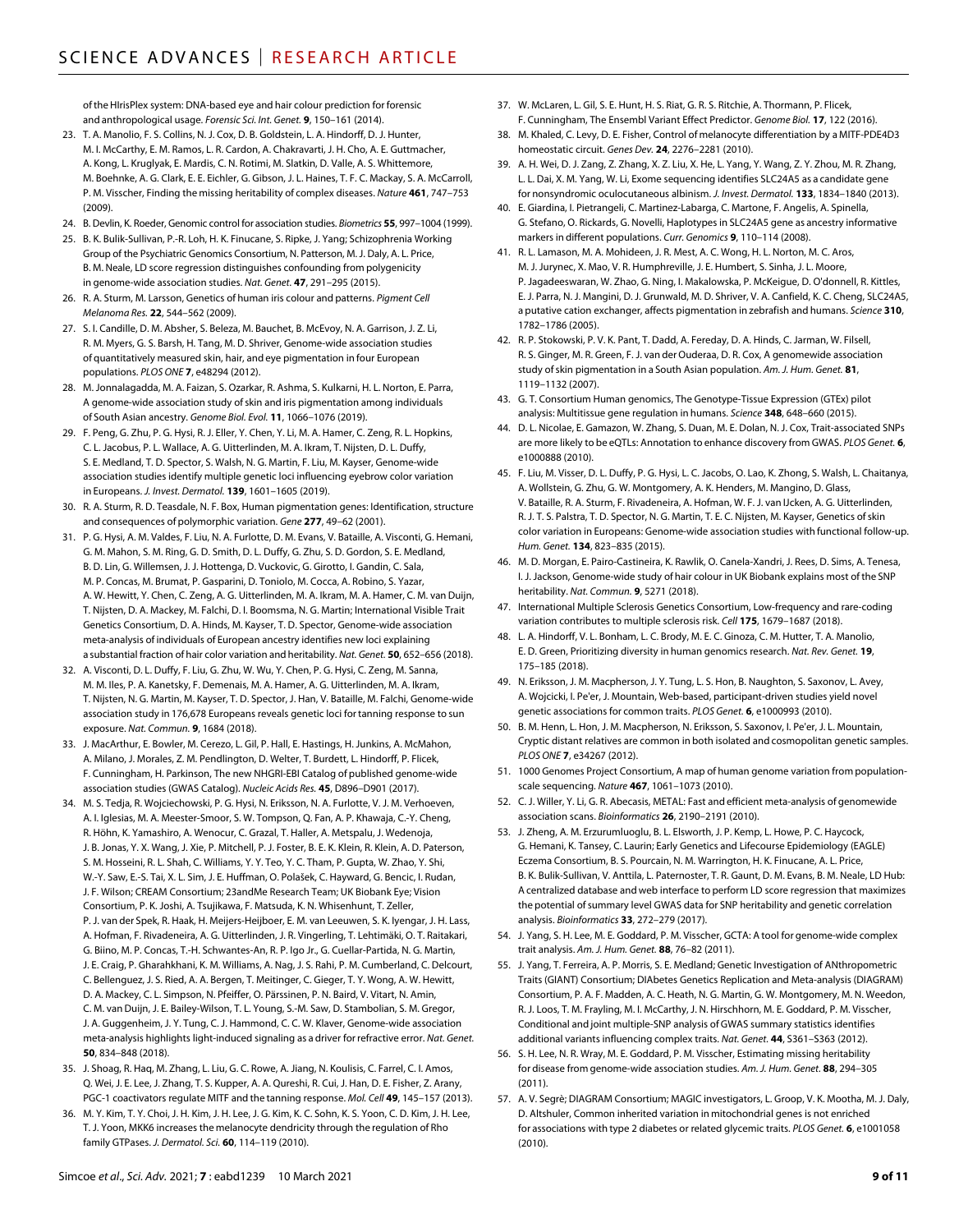- 58. M. Ashburner, C. A. Ball, J. A. Blake, D. Botstein, H. Butler, J. M. Cherry, A. P. Davis, K. Dolinski, S. S. Dwight, J. T. Eppig, M. A. Harris, D. P. Hill, L. Issel-Tarver, A. Kasarskis, S. Lewis, J. C. Matese, J. E. Richardson, M. Ringwald, G. M. Rubin, G. Sherlock, Gene Ontology: Tool for the unification of biology. *Nat. Genet.* **25**, 25–29 (2000).
- 59. A. Liberzon, A. Subramanian, R. Pinchback, H. Thorvaldsdóttir, P. Tamayo, J. P. Mesirov, Molecular signatures database (MSigDB) 3.0. *Bioinformatics* **27**, 1739–1740 (2011).
- 60. J. K. Pickrell, T. Berisa, J. Z. Liu, L. Ségurel, J. Y. Tung, D. A. Hinds, Detection and interpretation ofshared genetic influences on 42 human traits. *Nat. Genet.* **48**, 709–717 (2016).
- 61. O. Delaneau, J. F. Zagury, J. Marchini, Improved whole-chromosome phasing for disease and population genetic studies. *Nat. Methods* **10**, 5–6 (2013).
- 62. S. R. Browning, B. L. Browning, Rapid and accurate haplotype phasing and missing-data inference for whole-genome association studies by use of localized haplotype clustering. *Am. J. Hum. Genet.* **81**, 1084–1097 (2007).
- 63. C. Fuchsberger, G. R. Abecasis, D. A. Hinds, minimac2: Faster genotype imputation. *Bioinformatics* **31**, 782–784 (2015).
- 64. X. Zheng, J. Shen, C. Cox, J. C. Wakefield, M. G. Ehm, M. R. Nelson, B. S. Weir, HIBAG—HLA genotype imputation with attribute bagging. *Pharm. J.* **14**, 192–200 (2014).
- 65. Q. S. Li, C. Tian, G. R. Seabrook, W. C. Drevets, V. A. Narayan, Analysis of 23andMe antidepressant efficacy survey data: Implication of circadian rhythm and neuroplasticity in bupropion response. *Transl. Psychiatry* **6**, e889 (2016).
- 66. C. B. Do, J. Y. Tung, E. Dorfman, A. K. Kiefer, E. M. Drabant, U. Francke, J. L. Mountain, S. M. Goldman, C. M. Tanner, J. W. Langston, A. Wojcicki, N. Eriksson, Web-based genome-wide association study identifies two novel loci and a substantial genetic component for Parkinson's disease. *PLOS Genet.* **7**, e1002141 (2011).
- 67. N. Eriksson, J. Y. Tung, A. K. Kiefer, D. A. Hinds, U. Francke, J. L. Mountain, C. B. Do, Novel associations for hypothyroidism include known autoimmune risk loci. *PLOS ONE* **7**, e34442 (2012).
- 68. A. K. Kiefer, J. Y. Tung, C. B. Do, D. A. Hinds, J. L. Mountain, U. Francke, N. Eriksson, Genome-wide analysis points to roles for extracellular matrix remodeling, the visual cycle, and neuronal development in myopia. *PLOS Genet.* **9**, e1003299 (2013).
- 69. J. Y. Tung, C. B. Do, D. A. Hinds, A. K. Kiefer, J. M. Macpherson, A. B. Chowdry, U. Francke, B. T. Naughton, J. L. Mountain, A. Wojcicki, N. Eriksson, Efficient replication of over 180 genetic associations with self-reported medical data. *PLOS ONE* **6**, e23473 (2011).
- 70. B. S. Hromatka, J. Y. Tung, A. K. Kiefer, C. B. Do, D. A. Hinds, N. Eriksson, Genetic variants associated with motion sickness point to roles for inner ear development, neurological processes and glucose homeostasis. *Hum. Mol. Genet.* **24**, 2700–2708 (2015).
- 71. A. Boyd, J. Golding, J. Macleod, D. A. Lawlor, A. Fraser, J. Henderson, L. Molloy, A. Ness, S. Ring, G. Davey Smith, Cohort Profile: The 'Children of the 90s'-the index offspring of the Avon Longitudinal Study of Parents and Children. *Int. J. Epidemiol.* **42**, 111–127  $(2013)$
- 72. A. Fraser, C. Macdonald-Wallis, K. Tilling, A. Boyd, J. Golding, G. Davey Smith, J. Henderson, J. Macleod, L. Molloy, A. Ness, S. Ring, S. M. Nelson, D. A. Lawlor, Cohort Profile: The Avon Longitudinal Study of Parents and Children: ALSPAC mothers cohort. *Int. J. Epidemiol.* **42**, 97–110 (2013).
- 73. M. Zhang, F. Song, L. Liang, H. Nan, J. Zhang, H. Liu, L.-E. Wang, Q. Wei, J. E. Lee, C. I. Amos, P. Kraft, A. A. Qureshi, J. Han, Genome-wide association studies identify several new loci associated with pigmentation traits and skin cancer risk in European Americans. *Hum. Mol. Genet.* **22**, 2948–2959 (2013).
- 74. H. S. Chahal, W. Wu, K. J. Ransohoff, L. Yang, H. Hedlin, M. Desai, Y. Lin, H.-J. Dai, A. A. Qureshi, W.-Q. Li, P. Kraft, D. A. Hinds, J. Y. Tang, J. Han, K. Y. Sarin, Genome-wide association study identifies 14 novel risk alleles associated with basal cell carcinoma. *Nat. Commun.* **7**, 12510 (2016).
- 75. S. Yazar, H. Forward, C. M. McKnight, A. Tan, A. Soloshenko, S. K. Oates, W. Ang, J. C. Sherwin, D. Wood, J. A. Mountain, C. E. Pennell, A. W. Hewitt, D. A. Mackey, Raine Eye Health Study: Design, Methodology and Baseline Prevalence of Ophthalmic Disease in a Birth-cohort Study of Young Adults. *Ophthalmic Genet.* **34**, 199–208 (2013).
- 76. A. Hofman, G. G. O. Brusselle, S. D. Murad, C. M. van Duijn, O. H. Franco, A. Goedegebure, M. A. Ikram, C. C. W. Klaver, T. E. C. Nijsten, R. P. Peeters, B. H. C. Stricker, H. W. Tiemeier, A. G. Uitterlinden, M. W. Vernooij, The Rotterdam Study: 2016 objectives and design update. *Eur. J. Epidemiol.* **30**, 661–708 (2015).
- 77. A. Hofman, D. E. Grobbee, P. T. de Jong, F. A. van den Ouweland, Determinants of disease and disability in the elderly: The Rotterdam Elderly Study. *Eur. J. Epidemiol.* **7**, 403–422 (1991).
- 78. K. Estrada, M. Krawczak, S. Schreiber, K. vanDuijn, L. Stolk, J. B. J. van Meurs, F. Liu, B. W. J. H. Penninx, J. H. Smit, N. Vogelzangs, J. J. Hottenga, G. Willemsen, E. J. C. de Geus, M. Lorentzon, H. von Eller-Eberstein, P. Lips, N. Schoor, V. Pop, J. de Keijzer, A. Hofman, Y. S. Aulchenko, B. A. Oostra, C. Ohlsson, D. I. Boomsma, A. G. Uitterlinden, C. M. van Duijn, F. Rivadeneira, M. Kayser, A genome-wide association study of northwestern Europeans involves the C-type natriuretic peptide signaling pathway in the etiology of human height variation. *Hum. Mol. Genet.* **18**, 3516–3524 (2009).
- 79. A. Moayyeri, C. J. Hammond, A. M. Valdes, T. D. Spector, Cohort Profile: TwinsUK and Healthy Ageing Twin Study. *Int. J. Epidemiol.* **42**, 76–85 (2013).
- 80. B. N. Howie, P. Donnelly, J. Marchini, A flexible and accurate genotype imputation method for the next generation of genome-wide association studies. *PLOS Genet.* **5**, e1000529 (2009).
- 81. O. Delaneau, J. Marchini, J. F. Zagury, A linear complexity phasing method forthousands of genomes. *Nat. Methods* **9**, 179–181 (2012).
- 82. X. Zhou, M. Stephens, Genome-wide efficient mixed-model analysis for association studies. *Nat. Genet.* **44**, 821–824 (2012).
- 83. T. A. Tun, J. Chua, Y. Shi, E. Sidhartha, S. G. Thakku, W. Shei, M. C. L. Tan, J. H. M. Quah, T. Aung, C.-Y. Cheng, Association of iris surface features with iris parameters assessed by swept-source optical coherence tomography in Asian eyes. *Brit. J. Ophthalmol.* **100**, 1682–1685 (2016).
- 84. R. Lavanya, V. S. E. Jeganathan, Y. Zheng, P. Raju, N. Cheung, E. S. Tai, J. J. Wang, E. Lamoureux, P. Mitchell, T. L. Young, H. Cajucom-Uy, P. J. Foster, T. Aung, S. M. Saw, T. Y. Wong, Methodology of the Singapore Indian Chinese Cohort (SICC) eye study: Quantifying ethnic variations in the epidemiology of eye diseases in Asians. *Ophthalmic Epidemiol.* **16**, 325–336 (2009).
- 85. R. Dorajoo, A. I. F. Blakemore, X. Sim, R. T.-H. Ong, D. P. K. Ng, M. Seielstad, T.-Y. Wong, S.-M. Saw, P. Froguel, J. Liu, E.-S. Tai, Replication of 13 obesity loci among Singaporean Chinese, Malay and Asian-Indian populations. *Int. J. Obes.* **36**, 159–163 (2012).

**Acknowledgments:** 23andMe—We thank the 23andMe research participants who made this study possible. ALSPAC—We are extremely grateful to all the families who took part in this study, the midwives for their help in recruiting them, and the whole ALSPAC team, which includes interviewers, computer and laboratory technicians, clerical workers, research scientists, volunteers, managers, receptionists, and nurses. We are grateful to all study participants and general practitioners for their contributions and to P. Veraart for help in genealogy, J. Vergeer for the supervision of the laboratory work, and P. Snijders for help in data collection, as well as K. Estrada, Y. Aulchenko, and C. Medina-Gomez for establishing the imputed dataset used. QIMR—We thank the twins and their families for their participation. We also thank K. McAloney (sample collection), L. Bowdler (DNA processing), and D. Smyth and H. Beeby (IT support). RAINE—We are grateful to the Raine Study participants and their families, and we thank the Raine Study and Lions Eye Institute research staff for cohort coordination and data collection. We thank all study participants and P. Arp, M. Jhamai, M. Verkerk, L. Herrera, M. Peters, C. Medina-Gomez, and F. Rivadeneira for help in creating the GWAS database, as well as K. Estrada, Y. Aulchenko, and C. Medina-Gomez for establishing the imputed dataset used. Singapore Polyclinic—We thank all the participants and researchers who contributed to our study. Singapore SINDI—We thank all the participants and researchers who contributed to our study. **Funding:** This work was supported by a Medical Research Council program grant (MC\_UU\_12013/4 to D.M.E). The U.K. Medical Research Council and the Wellcome Trust (grant refs.: 217065/Z/19/Z) and the University of Bristol provide core support for ALSPAC. D.M.E. was supported by an Australian Natural Medical Research Council Senior Research Fellowship (1137714). This publication is the work of the authors, and D.M.E. will serve as guarantor for the contents of this paper. GWAS data were generated by Sample Logistics and Genotyping Facilities at the Wellcome Trust Sanger Institute and LabCorp (Laboratory Corporation of America) using support from 23andMe. G.D.S. works in the Medical Research Council Integrative Epidemiology Unit at the University of Bristol (MC\_UU\_00011/1). ERF—The ERF Study was supported by the joint grant from the Netherlands Organization for Scientific Research (NWO, 91203014), the Center of Medical Systems Biology (CMSB), the Hersenstichting Nederland, the Internationale Stichting Alzheimer Onderzoek (ISAO), the Alzheimer Association project number 04516, the Hersenstichting Nederland project number 12F04(2).76, and the Interuniversity Attraction Poles (IUAP) program. As a part of EUROSPAN (European Special Populations Research Network), ERF was supported by the European Commission FP6 STRP grant number 018947 (LSHG-CT-2006-01947) and also received funding from the European Community's Seventh Framework Program (FP7/2007-2013)/grant agreement HEALTH-F4-2007-201413 by the European Commission under the program "Quality of Life and Management of the Living Resources" of Fifth Framework Program (number QLG2-CT-2002-01254). High-throughput analysis of the ERF data was supported by joint grant from the Netherlands Organization for Scientific Research and the Russian Foundation for Basic Research (NWO-RFBR 047.017.043). Harvard HPFS—This research was supported by funds from the NIH UM1 CA167552 grant and the Channing Division of Network Medicine, Department of Medicine, Brigham and Women's Hospital, Harvard Medical School, Boston, MA, USA. INGI-FVG—The research was supported by funds from Compagnia di San Paolo, Torino, Italy, and Fondazione Cariplo, Italy, and Ministry of Health, Ricerca Finalizzata 2008 and CCM 2010, and Telethon, Italy. INGI-VB—The research was supported by the Italian Ministry of Health (RF 2010 to PG), the FVG Region, and the Fondo Trieste. Funding was provided by the Australian National Health and Medical Research Council (241944, 339462, 389927, 389875, 389891, 389892, 389938, 442915, 442981, 496739, 552485, and 552498), the Australian Research Council (A7960034, A79906588, A79801419, DP0770096, DP0212016, and DP0343921), the FP-5 GenomEUtwin Project (QLG2-CT-2002-01254), and the U.S. NIH (NIH grants AA07535, AA10248, AA13320, AA13321, AA13326, AA14041, and MH66206). Statistical